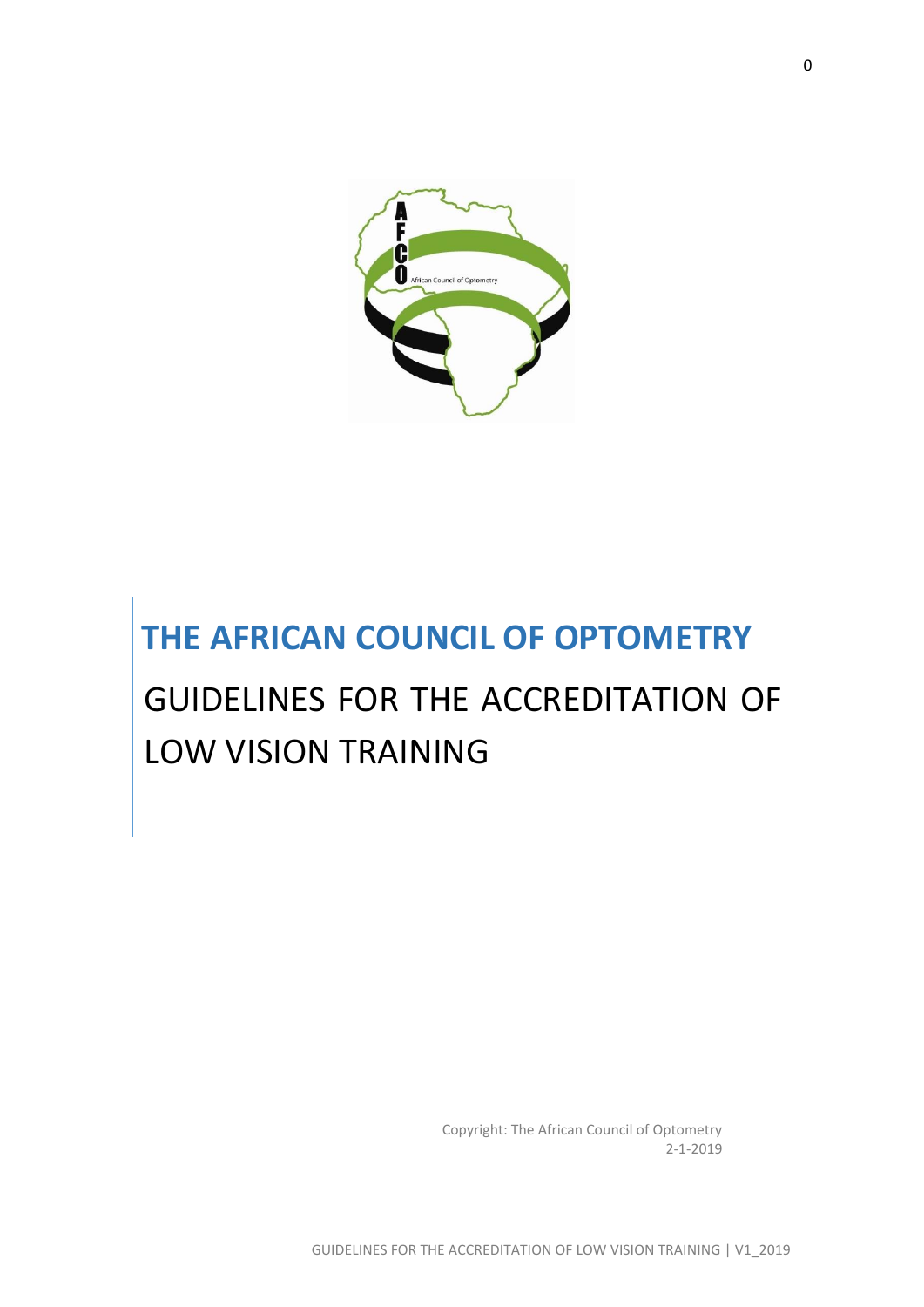# **CONTENTS**

| 1.             |      |                                                                   |  |
|----------------|------|-------------------------------------------------------------------|--|
| 2.             |      |                                                                   |  |
| 3.             |      |                                                                   |  |
| 4.             |      |                                                                   |  |
| 5.             |      |                                                                   |  |
|                | 5.1. | Criteria for Appointment of Members of the Accreditation Panel  8 |  |
|                | 5.2. |                                                                   |  |
|                | 5.3. |                                                                   |  |
|                | 5.4. |                                                                   |  |
| 6.             |      |                                                                   |  |
| 7.             |      |                                                                   |  |
|                | 7.1. |                                                                   |  |
|                | 7.2. |                                                                   |  |
|                | 7.3. |                                                                   |  |
|                | 7.4. |                                                                   |  |
|                | 7.5. |                                                                   |  |
|                | 7.6. |                                                                   |  |
|                | 7.7. |                                                                   |  |
|                | 7.8. |                                                                   |  |
| 8.             |      |                                                                   |  |
|                | 8.1. |                                                                   |  |
|                | 8.2. |                                                                   |  |
|                | 8.3. |                                                                   |  |
| 9.             |      |                                                                   |  |
|                | 9.1. |                                                                   |  |
|                | 9.2. |                                                                   |  |
|                | 9.3. |                                                                   |  |
|                | 9.4. |                                                                   |  |
|                | 9.5. |                                                                   |  |
|                | 9.6. |                                                                   |  |
|                | 9.7. |                                                                   |  |
|                |      |                                                                   |  |
|                |      |                                                                   |  |
| $\mathbf{1}$ . |      |                                                                   |  |
| 3.             |      |                                                                   |  |
| 4.             |      |                                                                   |  |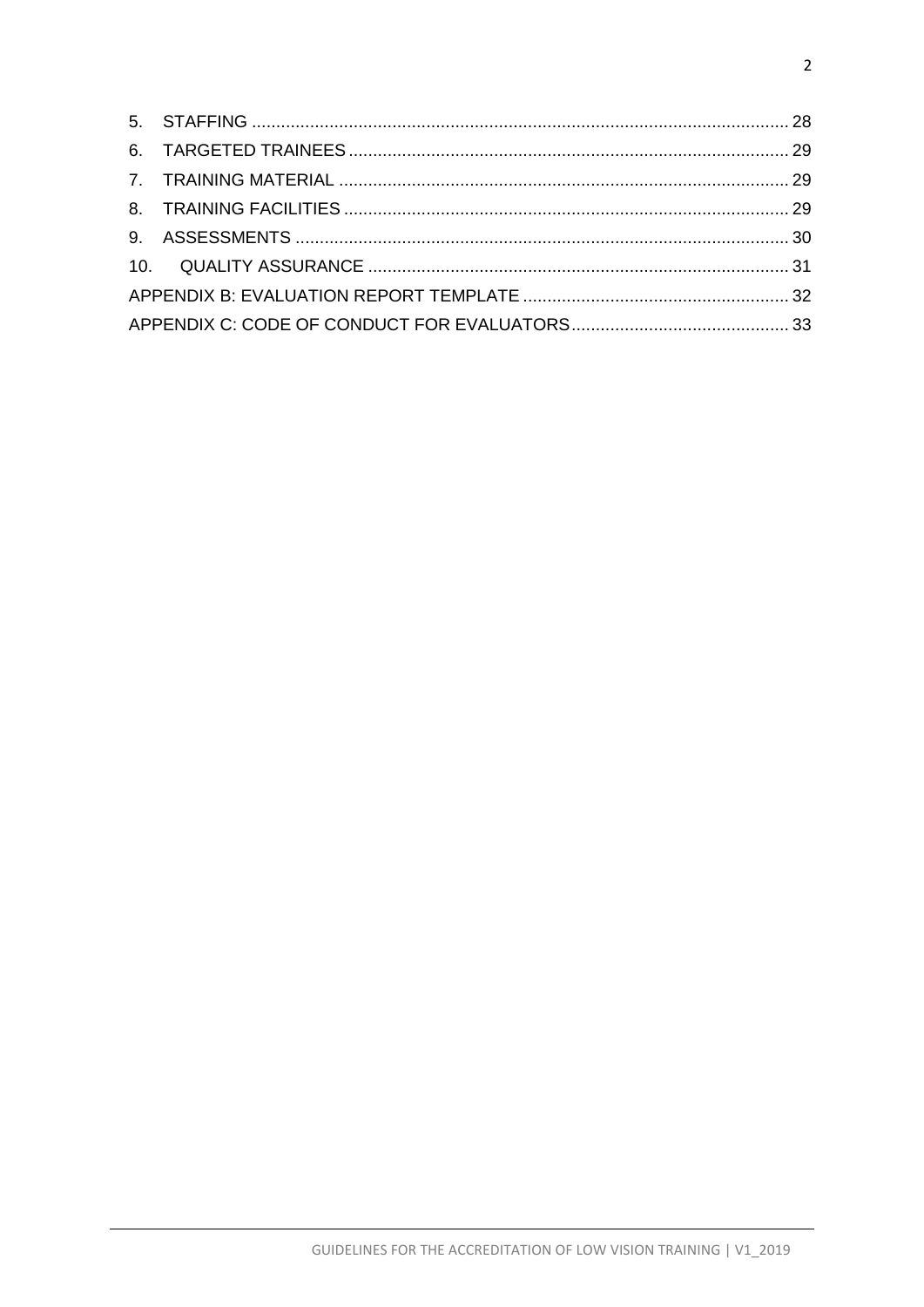#### <span id="page-3-0"></span>**1. INTRODUCTION**

The African Council of Optometry (AFCO) is a Non-Profit Organization registered as such in South Africa with a registration number 2014/070542/08. The AFCO is a representative body of the Optometric Association in the Sub-Saharan countries with a membership of about 95% of the formalized Associations. The AFCO is one amongst the six Regions of the World Council of Optometry (WCO) and has three representatives at the WCO Board.

The AFCO will partner with Brien Holden Vision Institute (BHVI) in training and upskilling qualified Optometrists in Low Vision. The overall aim of the training programme is to build capacity and create a pool of personnel for the creation of low vision centres.

The AFCO will be responsible for the Accreditation of the training institutions or sites in Africa. This document provides a guideline of how the accreditation will be carried out and the criteria to be used.

#### <span id="page-3-1"></span>**2. ACCREDITATION OBJECTIVES**

- 1. To develop an Accreditation protocol of the highest standard meeting all the global standards for similar Accreditations.
- 2. To assess the training sites and set the minimum required standards for Low Vision training.
- 3. To agree with the institution to utilize their training sites to train qualifying persons.
- 4. In collaboration with the training institution and the BHVI award Certificates to all those who have complied and completed the training.

#### <span id="page-3-2"></span>**3. DURATION OF ACCREDITATION**

The Accreditation will be valid for a period of three years and shall be reviewed thereafter. The AFCO may, based on other factors review the Accreditation before the three-year period, in which case the Institution will be informed six months in advance and be provided with the reasons. It is the responsibility of the Institution to notify the AFCO of any material changes which may impact on the Accreditation and/or protocol.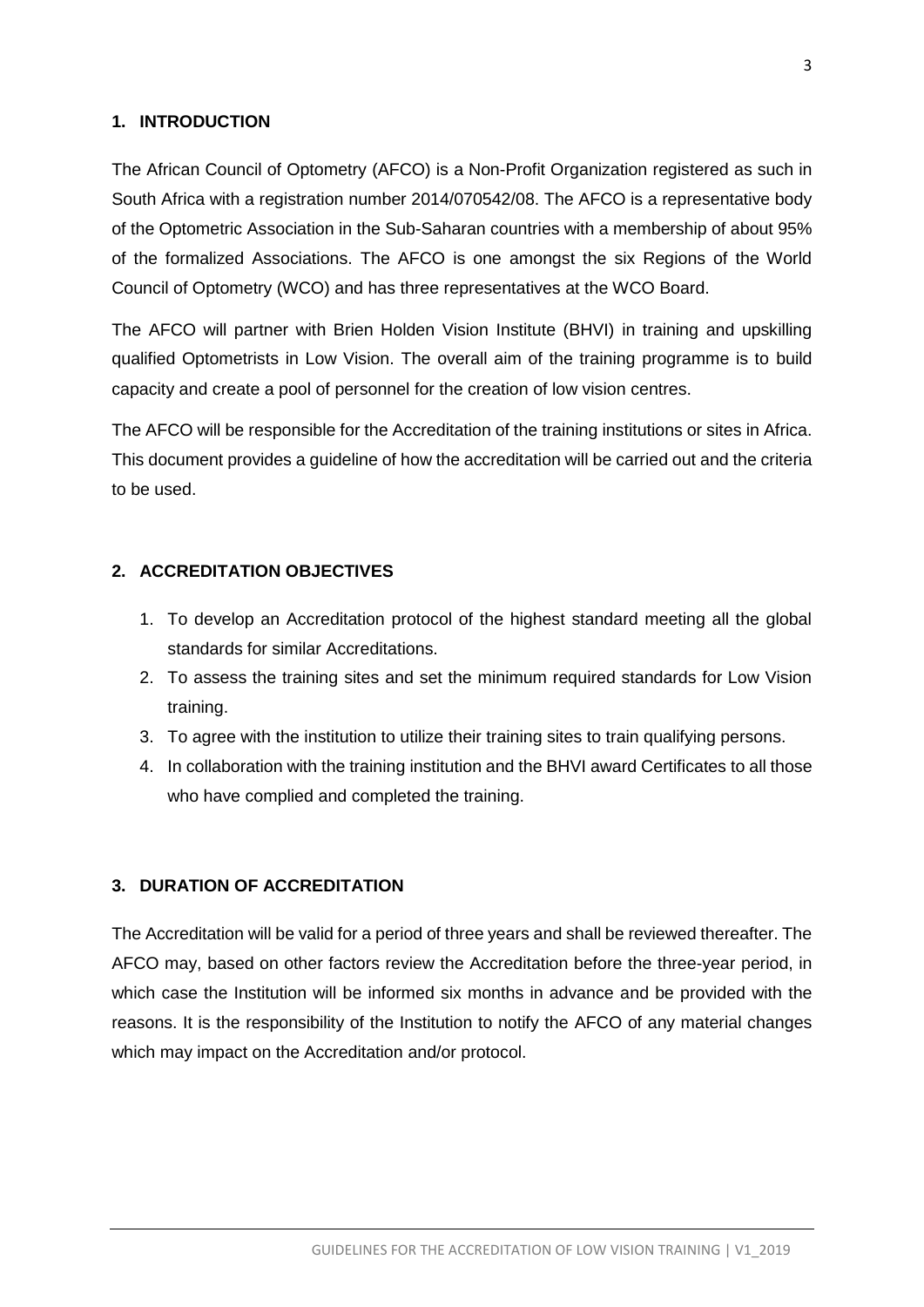## **4. ACCREDITATION ROLES AND RESPONSIBILITIES**

<span id="page-4-0"></span>

|                       | <b>AFCO</b>                                       | <b>TRAINING INSTITUTION</b>                                    |
|-----------------------|---------------------------------------------------|----------------------------------------------------------------|
| <b>PRE-EVALUATION</b> | 1. The<br><b>AFCO</b><br>shall<br>schedule<br>the | 1. The institution shall write a self-review report            |
|                       | accreditation<br>and communicate<br>the           | using the provided template                                    |
|                       | same in time to the training institution          | institution shall prepare,<br><b>The</b><br>2.<br>label<br>and |
|                       | 2. Criteria to be used for accreditation must     | coherently organize a variety of quantitative and              |
|                       | be made available to institution when the         | qualitative information and portfolio of evidence              |
|                       | schedule is communicated.                         | for the evaluation panel to review during the                  |
|                       | Evaluators must be appointed<br>3.<br>ın          | Evaluation. The information and evidence must                  |
|                       | accordance<br>with<br>the<br>approved             | be coherent with and support the contents of the               |
|                       | <b>Guidelines for Accreditation Panel</b>         | self-review report.                                            |
|                       | 4. Evaluators must be provided with the           | The institution shall draft an evaluation plan                 |
|                       | following documents:                              | detailing a schedule to visit clinical training sites          |
|                       | a. Training Institution Self Review               | (if various) and the documentation prepared                    |
|                       | Report                                            |                                                                |
|                       | b. Guidelines for Clinical Training               |                                                                |
|                       | Accreditation                                     |                                                                |
|                       | other<br>relevant<br>c. Any                       |                                                                |
|                       | documentation                                     |                                                                |
|                       | 5. An evaluators meeting must be called           |                                                                |
|                       | prior to the evaluation to discuss the            |                                                                |
|                       | following:                                        |                                                                |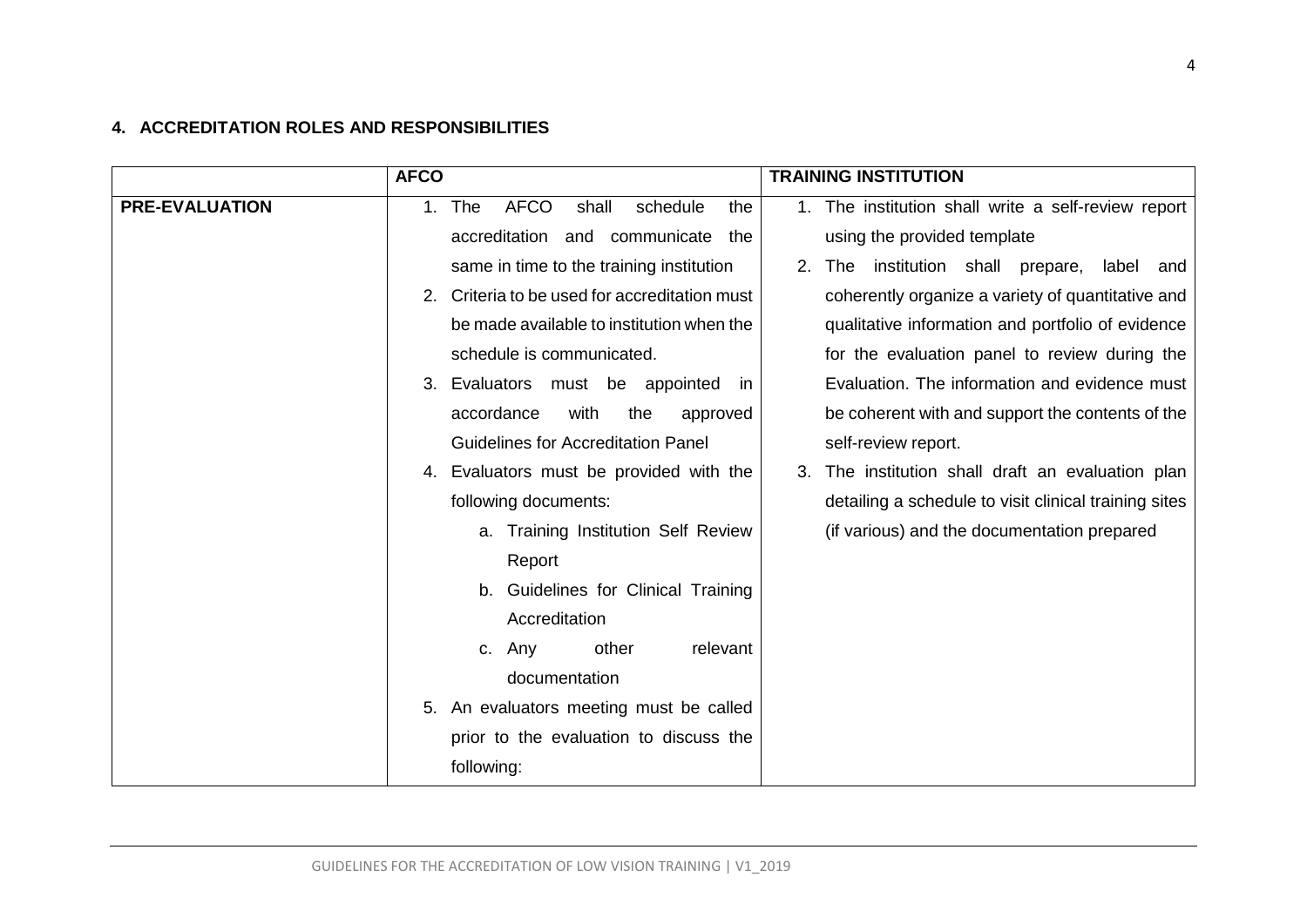|                          | The institution's Self Review<br>a.          |                                                       |
|--------------------------|----------------------------------------------|-------------------------------------------------------|
|                          | Report                                       |                                                       |
|                          | b. Plot an Evaluation Plan detailing         |                                                       |
|                          | how the evaluation will be                   |                                                       |
|                          | carried out and which member of              |                                                       |
|                          | the panel is responsible for                 |                                                       |
|                          | which<br>information<br>and/or               |                                                       |
|                          | criterion                                    |                                                       |
|                          | The envisaged time required to<br>c.         |                                                       |
|                          | conduct the evaluation                       |                                                       |
| <b>DURING EVALUATION</b> | 1. The panel shall meet and greet the        | 1. Meet, greet the Evaluation Panel and introduce     |
|                          | Staff/Management of the<br>training          | the panel to the Staff and Management                 |
|                          | Institution                                  | 2. The staff of the Institution shall facilitate      |
|                          | 2. The panel shall confirm the evaluation    | execution of the evaluation plan.                     |
|                          | plan                                         | The institution shall ensure that all staff and<br>3. |
|                          | The panel shall conduct the evaluation<br>3. | students are available to conduct interviews with     |
|                          | as per the plan by:                          | the panel should the panel so wish                    |
|                          | a. Reviewing all documentation               |                                                       |
|                          | prepared                                     |                                                       |
|                          | b. Requesting more information               |                                                       |
|                          | and portfolio of evidence as                 |                                                       |
|                          | required                                     |                                                       |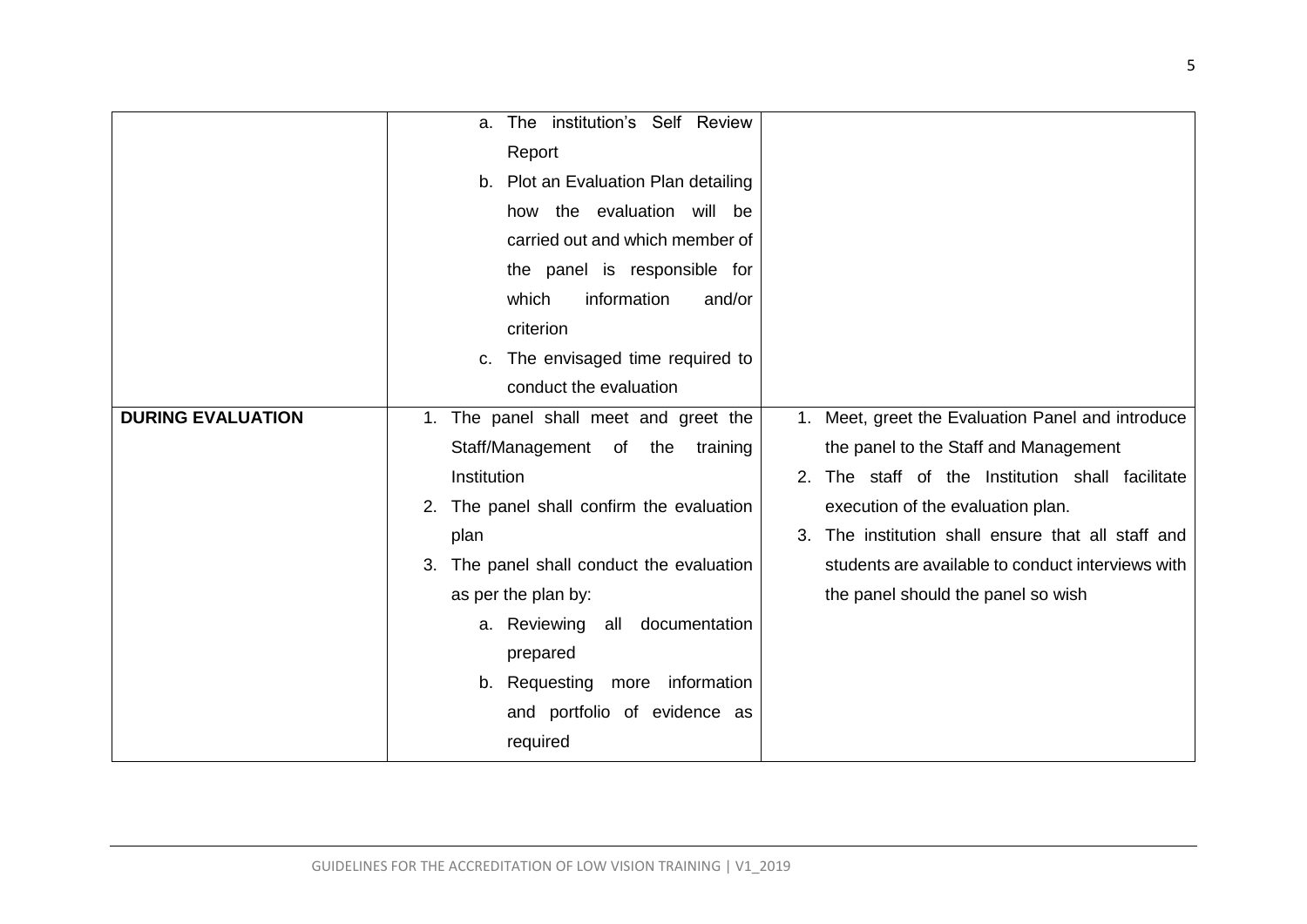|                        | c. Conduct<br>where<br>site<br>visits           |                                                      |
|------------------------|-------------------------------------------------|------------------------------------------------------|
|                        | indicated                                       |                                                      |
|                        |                                                 |                                                      |
|                        | d. Conducting<br>interviews<br>where            |                                                      |
|                        | necessary                                       |                                                      |
|                        | The panel shall close the evaluation with<br>4. |                                                      |
|                        | management of the training<br>the               |                                                      |
|                        | institution as follows:                         |                                                      |
|                        | a. Thanking the institution of its              |                                                      |
|                        | cooperation and support                         |                                                      |
|                        | b. Explaining the processes going               |                                                      |
|                        | forward (as indicated in the Post               |                                                      |
|                        | Evaluation)                                     |                                                      |
|                        | NB: The Panel must not provide feedback to the  |                                                      |
|                        | Management of the Institution about the         |                                                      |
|                        | outcomes of the evaluation process. Verbal      |                                                      |
|                        | feedback may be misconstrued and interpreted    |                                                      |
|                        | differently from the written feedback and may   |                                                      |
|                        | create a false positive or negative impression. |                                                      |
| <b>POST EVALUATION</b> | 1. The panel shall prepare a report and         | 1. The Institution shall receive a copy of the draft |
|                        | submit the same to the AFCO                     | accreditation report within a month of the           |
|                        | 2. The AFCO shall prepare a draft               | accreditation visit.                                 |
|                        | accreditation report and send the same          |                                                      |
|                        | to the institution for factual correctness      |                                                      |
|                        |                                                 |                                                      |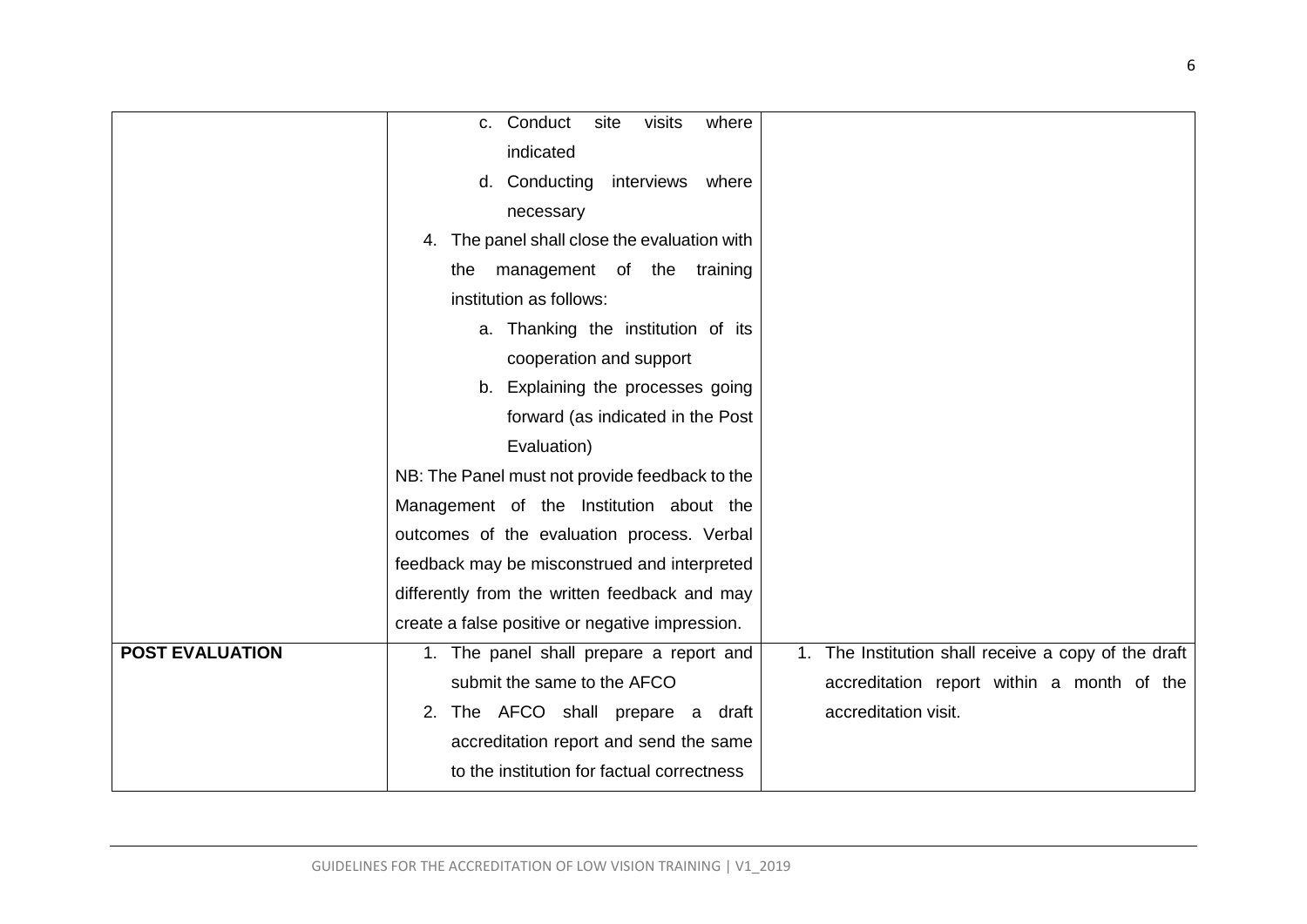| AFCO<br>3.<br>The<br>shall                  | determine<br>2. The Institution will have two weeks to respond,<br>the |
|---------------------------------------------|------------------------------------------------------------------------|
| accreditation status of the training        | in writing, to the factual correctness of the draft                    |
| institution based on the report from the    | report.                                                                |
| panel and the criteria for determining      | 3. The Institutions will be notified of the AFCO's                     |
| accreditation status                        | decision within two weeks of responding to the                         |
| The AFCO shall communicate the<br>4.        | draft report                                                           |
| outcome of the accreditation process        | 4. If necessary -                                                      |
| and the status of accreditation within 2    | • an institution will submit a Plan of Action                          |
| weeks of the institution's response to the  | within a stipulated time frame;                                        |
| draft report.                               | • the AFCO will approve the Plan of Action                             |
| The AFCO shall monitor the training<br>5.   | and notify the institution so that the plan can                        |
| from time to time to ensure quality if      | be implemented.                                                        |
| accreditation is granted                    |                                                                        |
| accreditation<br>lf<br>6.<br>is             | declined<br>or                                                         |
| suspended- give the Institution an          |                                                                        |
| opportunity to submit and implement a       |                                                                        |
| plan of action to address areas of          |                                                                        |
| concern with clear timeliness               |                                                                        |
| Schedule a follow-up evaluation after<br>7. |                                                                        |
| implementation of the plan.                 |                                                                        |
|                                             |                                                                        |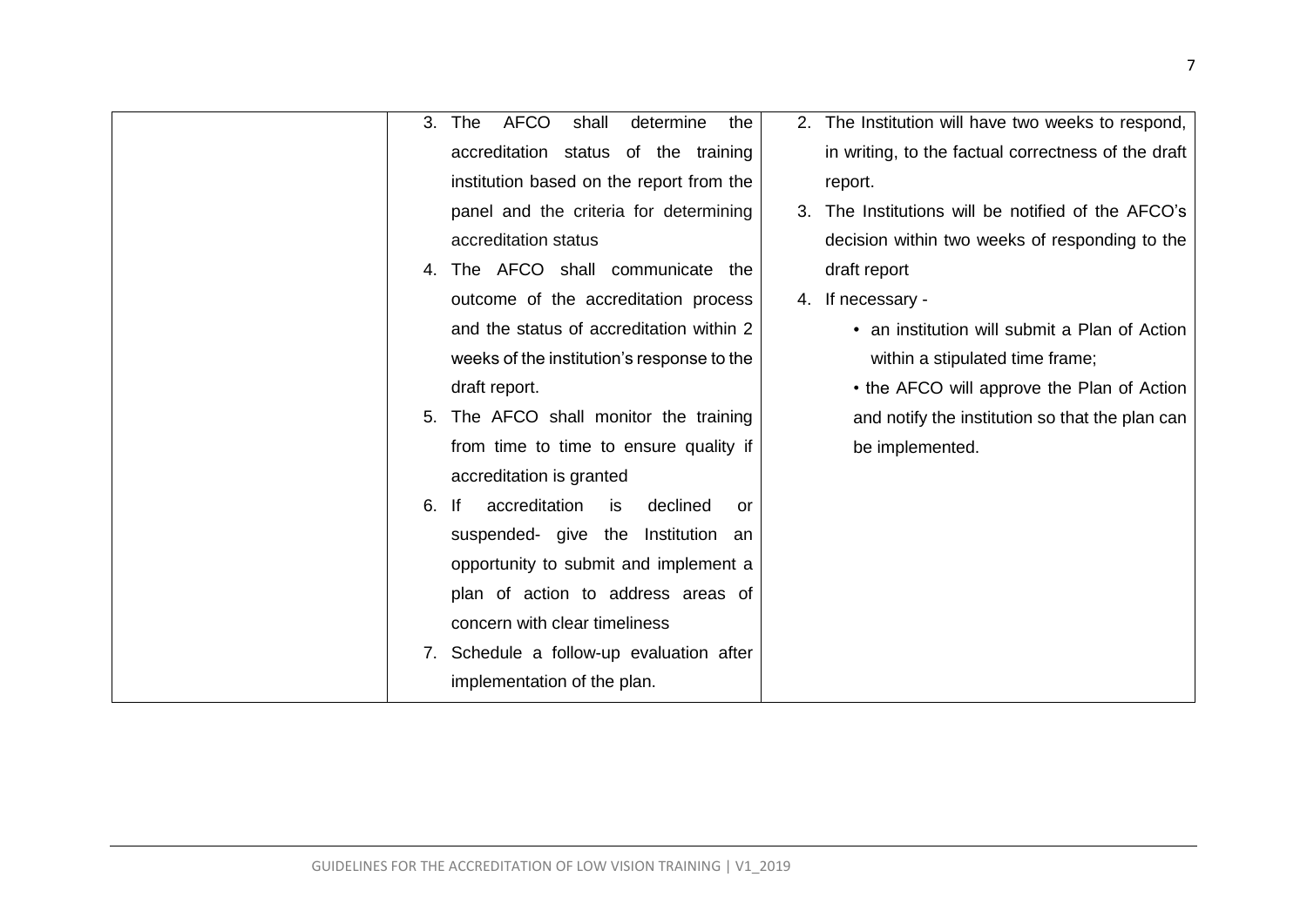#### <span id="page-8-0"></span>**5. ACCREDITATION PANEL**

The AFCO is responsible for the selection, appointment and training of accreditation panel members

#### <span id="page-8-1"></span>**5.1. Criteria for Appointment of Members of the Accreditation Panel**

- 5.1.1. Qualification in the relevant profession.
- 5.1.2. Recognized professional clinical expertise and/or experience in Low Vision.
- 5.1.3. In good professional standing with the relevant Health Professions Council of the country in which they practice, including CPD.
- 5.1.4. Relevant and in-depth knowledge of educational processes.
- 5.1.5. Familiarity with the health and education issues related to national and international trends.

#### <span id="page-8-2"></span>**5.2. Nomination of Members of the Accreditation Panel**

- 5.2.1. The AFCO may at its sole discretion request members of the profession to nominate eligible and willing candidates to the pool of potential evaluators
- 5.2.2. Nomination must be accompanied by a CV showing:
- 5.2.2.1. How the criteria has been met
- 5.2.2.2. All affiliations with other Higher Education Institutions e.g. previous and current employment; external examiner status; current and previous registration for study.
- 5.2.2.3. Any potential conflict of interest relating to participation in the accreditation process of any Institution.
- 5.2.3. The AFCO shall review all nominations and appoint individuals as evaluators

#### <span id="page-8-3"></span>**5.3. Appointment of Accreditation Panel**

- 5.3.1. Individuals will be sent a letter notifying them of their appointment as an Evaluator.
- 5.3.2. The individual shall within 2 weeks from date of the appointment letter, indicate her/his acceptance of the appointment/ or decline, in writing.
- 5.3.3. Individuals who have accepted the appointment will constitute the pool of evaluators.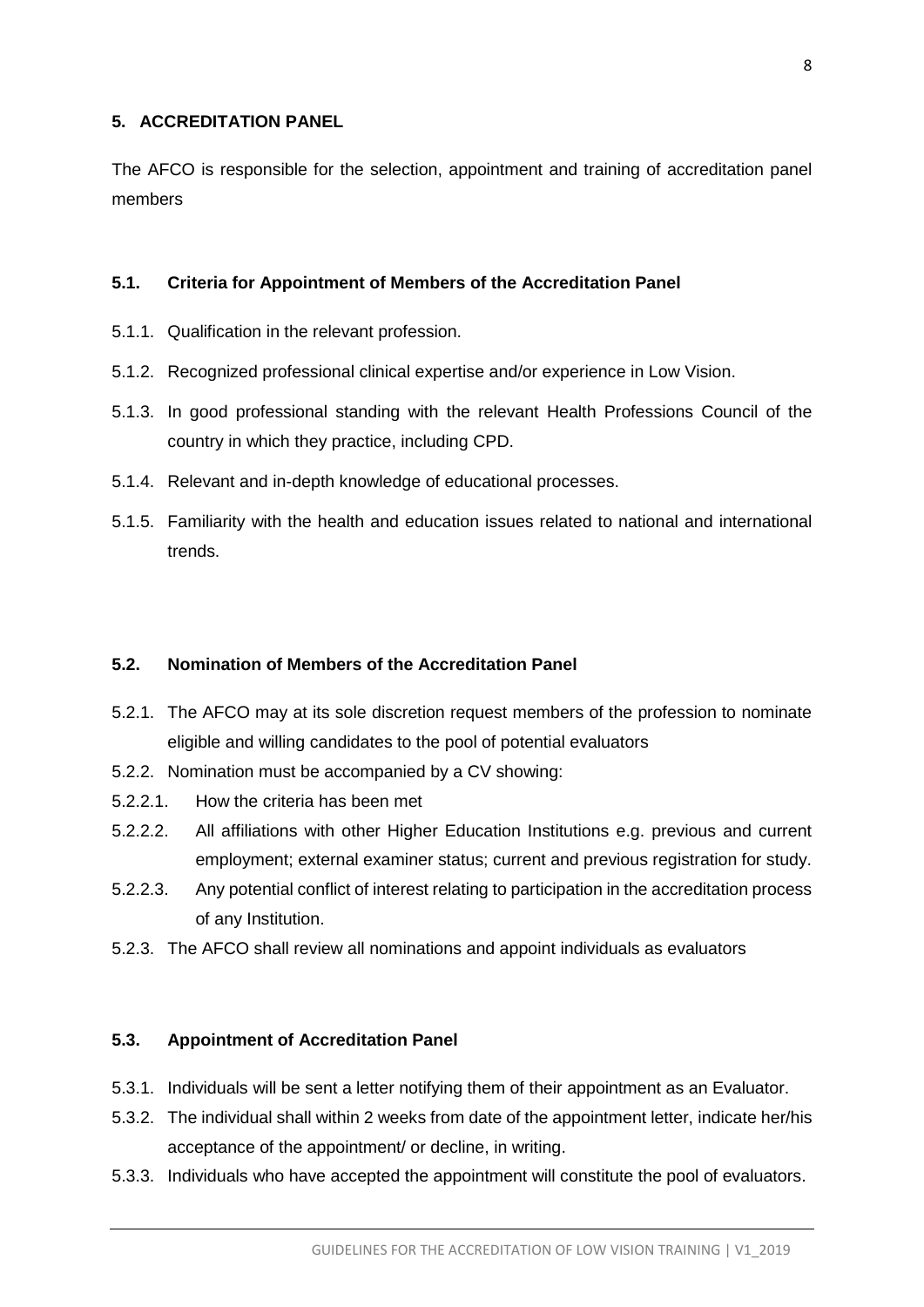5.3.4. Evaluators will be notified at least two (2) months before the accreditation/evaluation site visit.

#### <span id="page-9-0"></span>**5.4. Code of Conduct**

- 5.4.1. Evaluators are expected to conduct themselves in accordance with the highest standards of ethical, moral and professional behaviour during all phases of the process.
- 5.4.2. Each evaluator must review, sign the Code of Conduct and submit it together with the written acceptance of the appointment to an Evaluation Panel – prior to receiving any documentation from the Institution.
- 5.4.3. Any conflict of interest must be declared in writing prior to finalization of appointment.

| <b>ACTION</b>                     | <b>TIMELINESS</b>             | <b>RESPONSIBILITY</b>        |
|-----------------------------------|-------------------------------|------------------------------|
| Develop an evaluation             | Six months before site visit  | <b>AFCO</b>                  |
| schedule                          |                               |                              |
| <b>Call for Evaluation Panel</b>  | Five months before site visit | <b>AFCO</b>                  |
| <b>Members Nomination</b>         |                               |                              |
| <b>Appoint Evaluation Panel</b>   | Three months before site      | <b>AFCO</b>                  |
| <b>Members</b>                    | visit                         |                              |
| <b>Notify Evaluators</b>          | Two months before site visit  | <b>AFCO</b>                  |
| <b>Evaluators Accept or</b>       | 2 weeks from appointment      | <b>Individual Evaluators</b> |
| Decline Appointment               | letter                        |                              |
| Notify Institution of             | Three months before site      | <b>AFCO</b>                  |
| evaluation                        | visit                         |                              |
| Provide Institution with          | Three months before site      | <b>AFCO</b>                  |
| Criteria                          | visit                         |                              |
| Send Self-Review Report           | Three months before site      | <b>Training Institution</b>  |
| and Evaluation Plan               | visit                         |                              |
| <b>Review the Training</b>        | Two months before site visit  | Panel                        |
| <b>Institution's Self Review</b>  |                               |                              |
| <b>Report and Evaluation Plan</b> |                               |                              |

## <span id="page-9-1"></span>**6. ACCREDITATION PROCESS WITH TIMELINESS**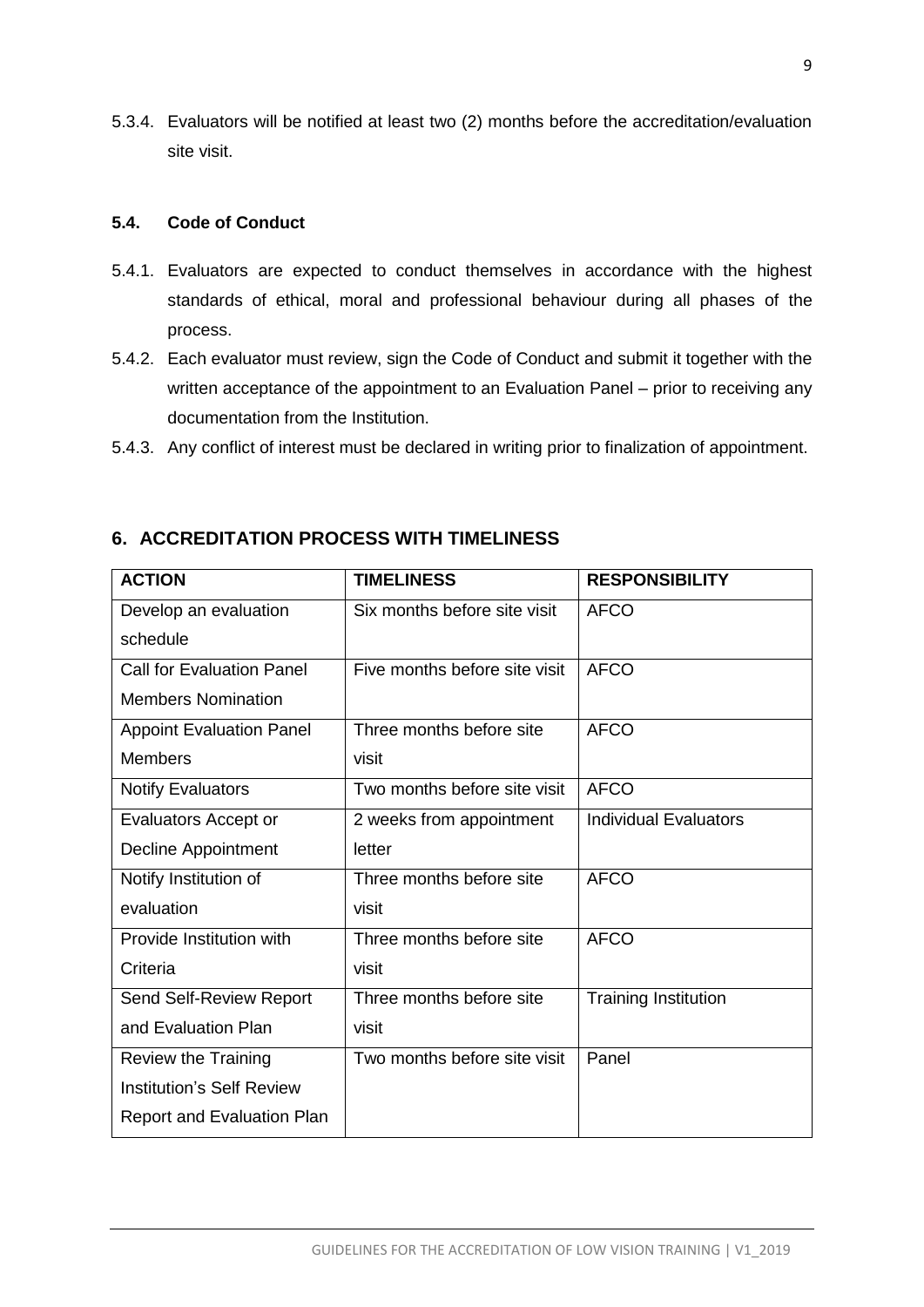| Conduct Evaluation as per<br>the Evaluation Plan | As approved by the AFCO     | Panel       |
|--------------------------------------------------|-----------------------------|-------------|
| Draft evaluation report to                       | 2 weeks from evaluation     | Panel       |
| <b>AFCO</b>                                      | visit                       |             |
| Draft accreditation report to                    | 2 weeks from evaluation     | <b>AFCO</b> |
| the Institution                                  | report                      |             |
| <b>Factual correctness</b>                       | 2 weeks from date of draft  | Institution |
| response to draft report                         | report                      |             |
| Determination of                                 | 1-week from response of the | <b>AFCO</b> |
| accreditation status                             | draft report                |             |
| Communication of the                             | 2 weeks from the response   | <b>AFCO</b> |
| accreditation status                             | of the draft report         |             |
| <b>Plan of Action</b>                            | As required                 | Institution |
| Approve Plan of Action                           | 1 week from receipt         | <b>AFCO</b> |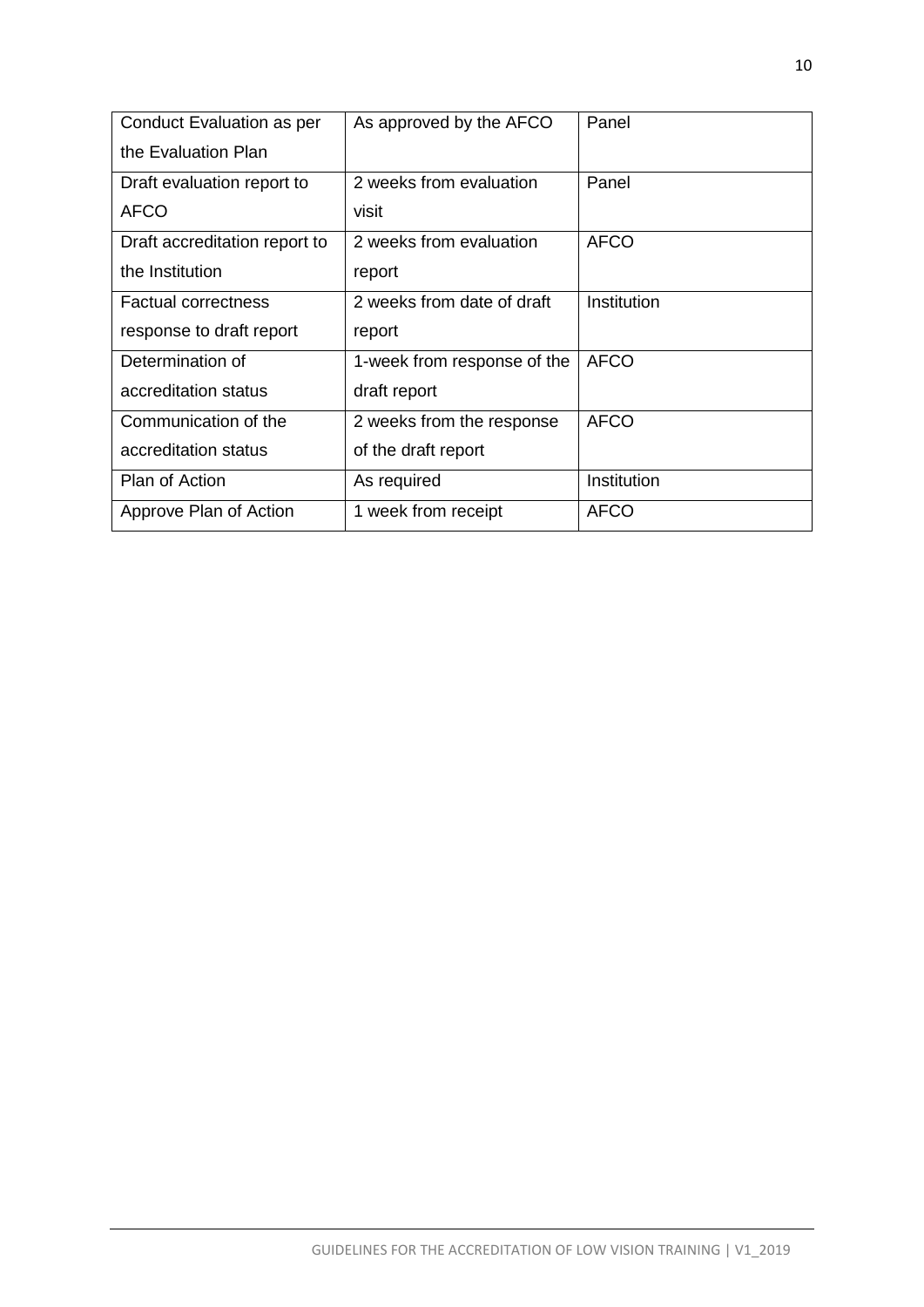# <span id="page-11-0"></span>**7. EVALUATION CRITERIA**

This section outlines the criteria that will be used to evaluate the low vision training at each institution. Each criterion shall be evaluated in accordance with the items listed under it using the rating below.

| The Programme does not meet the minimum          |   |
|--------------------------------------------------|---|
| standard for training of the intended Low Vision | 1 |
| Programme.                                       |   |
| The Programme partially meet the minimum         |   |
| standard for training of the intended Low Vision | 2 |
| Programme.                                       |   |
|                                                  |   |
| The Programme meet the minimum standard for      |   |
| training of the intended Low Vision Programme.   | 3 |
| The Programme exceeds the minimum standard       |   |
| training of the intended Low<br>for<br>Vision    | 4 |
| Programme.                                       |   |
|                                                  |   |

Further to the rating, each item must have a comment detailing a description, analysis and/or critique.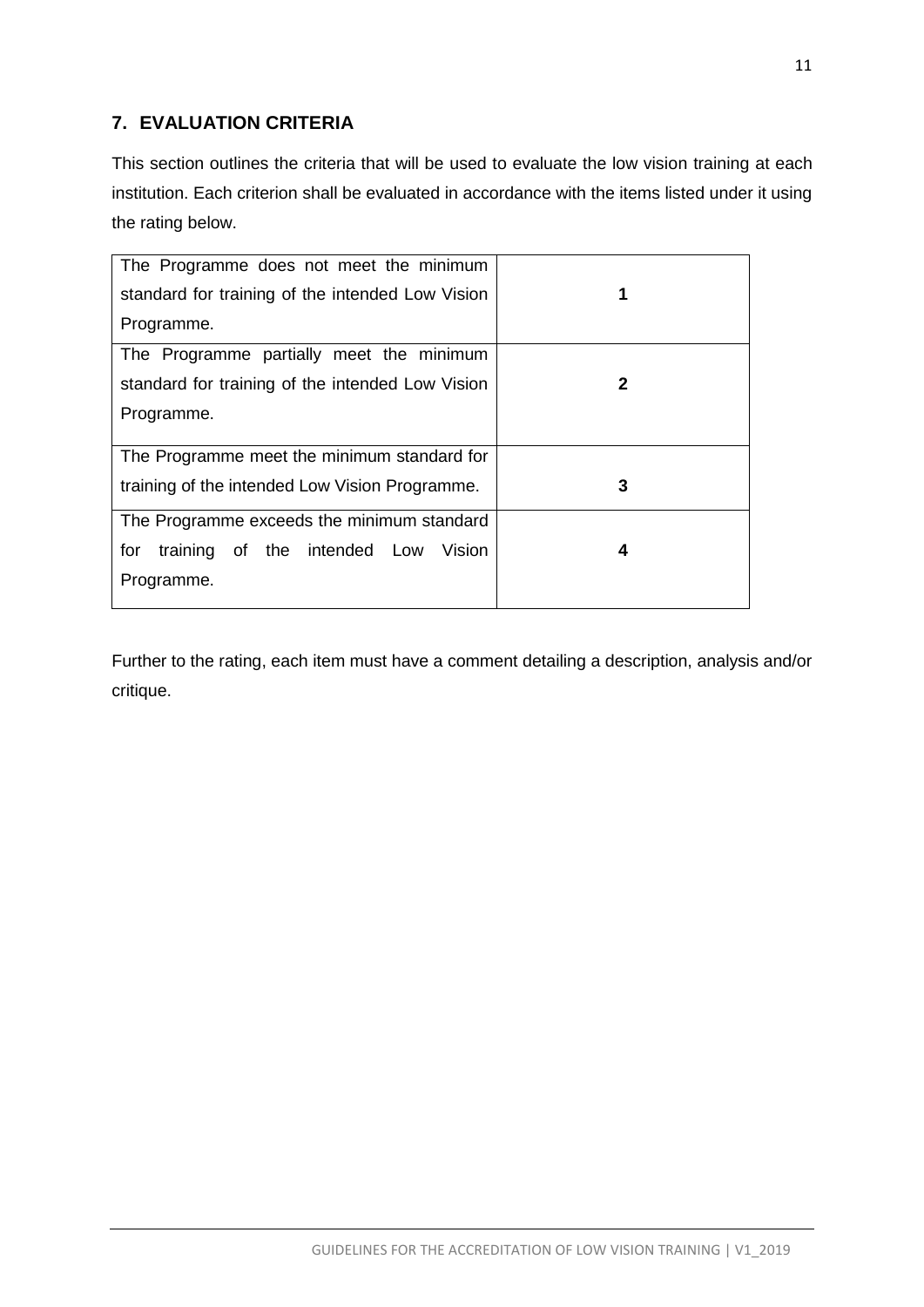# **7.1. Training Programme**

<span id="page-12-0"></span>

| <b>ITEM</b>                                                                  | <b>RATING</b> | <b>COMMENTS</b> |
|------------------------------------------------------------------------------|---------------|-----------------|
| A. Is the rationale for the development of the Programme including the       |               |                 |
| situational, needs and gap analysis clearly outlined and communicated?       |               |                 |
| B. Are the vision, mission, goals and objectives (short, medium & long term) |               |                 |
| clearly outlined and communicated?                                           |               |                 |
| C. Is the programme offered in a manner that is consonant with the vision,   |               |                 |
| mission, goals and objectives of the Programme?                              |               |                 |
| D. Is the Programme offered in a manner that is consonant with the global,   |               |                 |
| national and provincial policies and legislation?                            |               |                 |
| E. Is the Programme designed and offered in a manner that is consonant with  |               |                 |
| the guidelines, rules, regulations and standards set by the regulatory       |               |                 |
| authority?                                                                   |               |                 |
| F. Is the programme offered in a manner that will realise positive impact to |               |                 |
| society?                                                                     |               |                 |
| G. Are there predetermined values of the programme which are socially        |               |                 |
| accountable and aligned with the needs of the society?                       |               |                 |
| H. Is the Programme offered in a manner that is consonant with the Programme |               |                 |
| outline and outcomes?                                                        |               |                 |
| <b>OVERALL</b>                                                               |               |                 |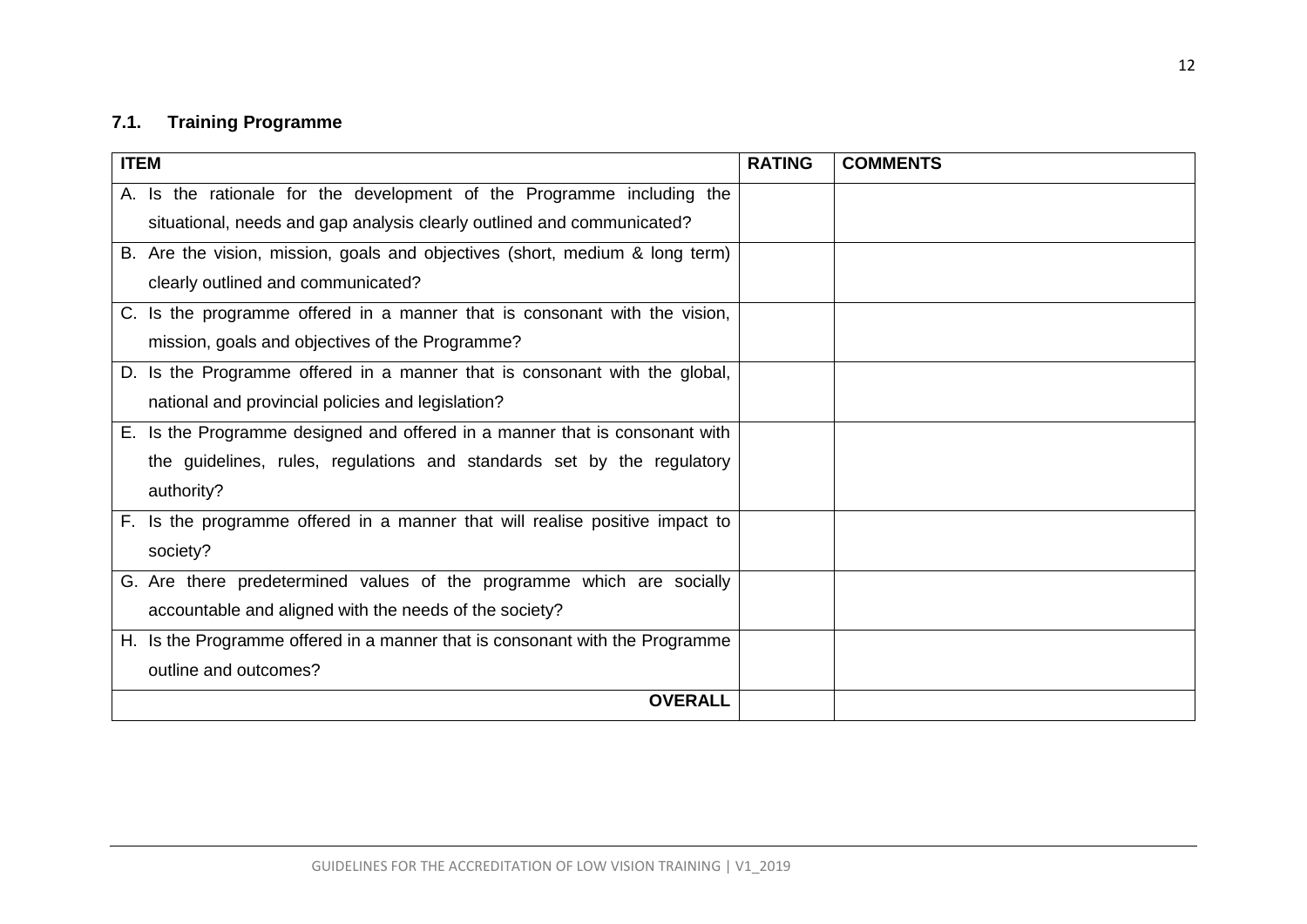# **7.2. Governance and Management**

<span id="page-13-0"></span>

| <b>ITEM</b>                                                                      | <b>RATING</b> | <b>COMMENTS</b> |
|----------------------------------------------------------------------------------|---------------|-----------------|
| A. There is a Management structure in place which is responsible for the         |               |                 |
| implementation and day to day running of the programme in line with its set      |               |                 |
| outline, mission and objectives.                                                 |               |                 |
| B. The administrative support structures are adequate for the efficient and      |               |                 |
| effective running of the Programme                                               |               |                 |
| C. There are clearly defined administration policies and procedures necessary    |               |                 |
| for the effective management of the Programme                                    |               |                 |
| D. There are clear and effective mechanisms for managing and allocating          |               |                 |
| resources to the programme                                                       |               |                 |
| E. There are oversight structures in place with reporting lines that are clearly |               |                 |
| defined                                                                          |               |                 |
| F. There are regular staff and management meetings conducted to ensure that      |               |                 |
| the standard of the Programme is maintained and monitored at all times.          |               |                 |
| G. There is a clearly defined budget as well as budget management mechanisms     |               |                 |
| to ensure the sustainability of the programme and the training centre            |               |                 |
| H. External Stakeholders engagements are conducted                               |               |                 |
| <b>OVERALL</b>                                                                   |               |                 |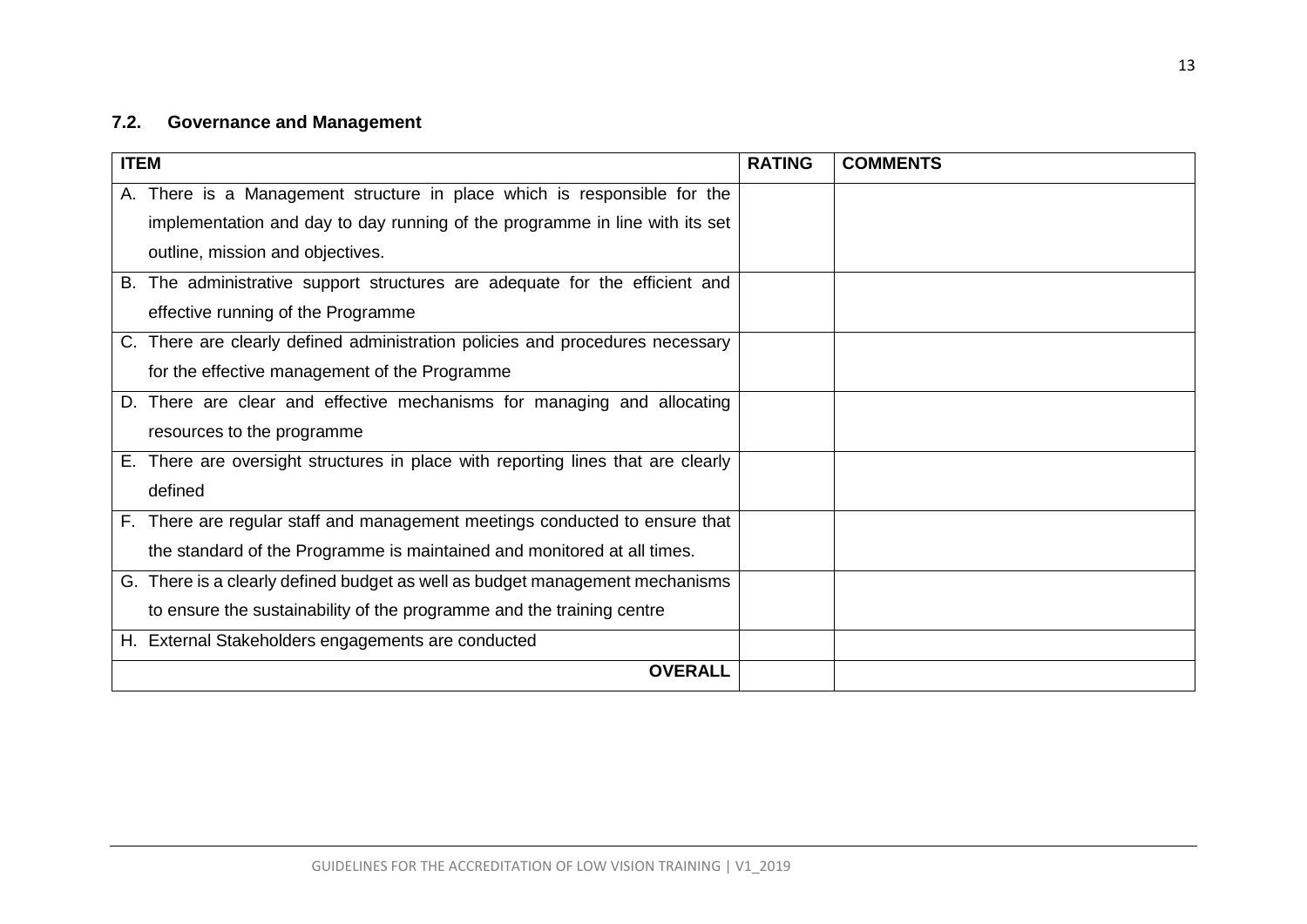# **7.3. Staffing**

<span id="page-14-0"></span>

| <b>ITEM</b>                                                                       | <b>RATING</b> | <b>COMMENTS</b> |
|-----------------------------------------------------------------------------------|---------------|-----------------|
| A. There are clear, transparent and effective human resource recruitment          |               |                 |
| policies for the Programme.                                                       |               |                 |
| B. There is adequate human resources capacity, both administrative and clinical,  |               |                 |
| for the efficient and effective running of the Programme                          |               |                 |
| C. There is a mixture and balance of qualifications to offer the Programme taking |               |                 |
| into consideration both administrative and teaching responsibilities?             |               |                 |
| D. There are clear and effective mechanisms for human resource allocation to      |               |                 |
| ensure equitable workload and working hours in line with legislation              |               |                 |
| E. The head of the programme and clinical staff have maintained their             |               |                 |
| registration with the HPCSA active and are suitably qualified, with relevant      |               |                 |
| experience in Low Vision                                                          |               |                 |
| F. The clinical staff are competent to offer Programme with regards to teaching   |               |                 |
| and learning as well as assessments                                               |               |                 |
| G. There is a clear and effective performance management system to manage         |               |                 |
| all staff                                                                         |               |                 |
| H. There are clear mechanisms and strategies in place to develop staff and        |               |                 |
| support them in performing their duties                                           |               |                 |
| There is a staff profile which outlines the names, gender, race, qualification,   |               |                 |
| registration number with the local regulatory body (e.g. Health Professions       |               |                 |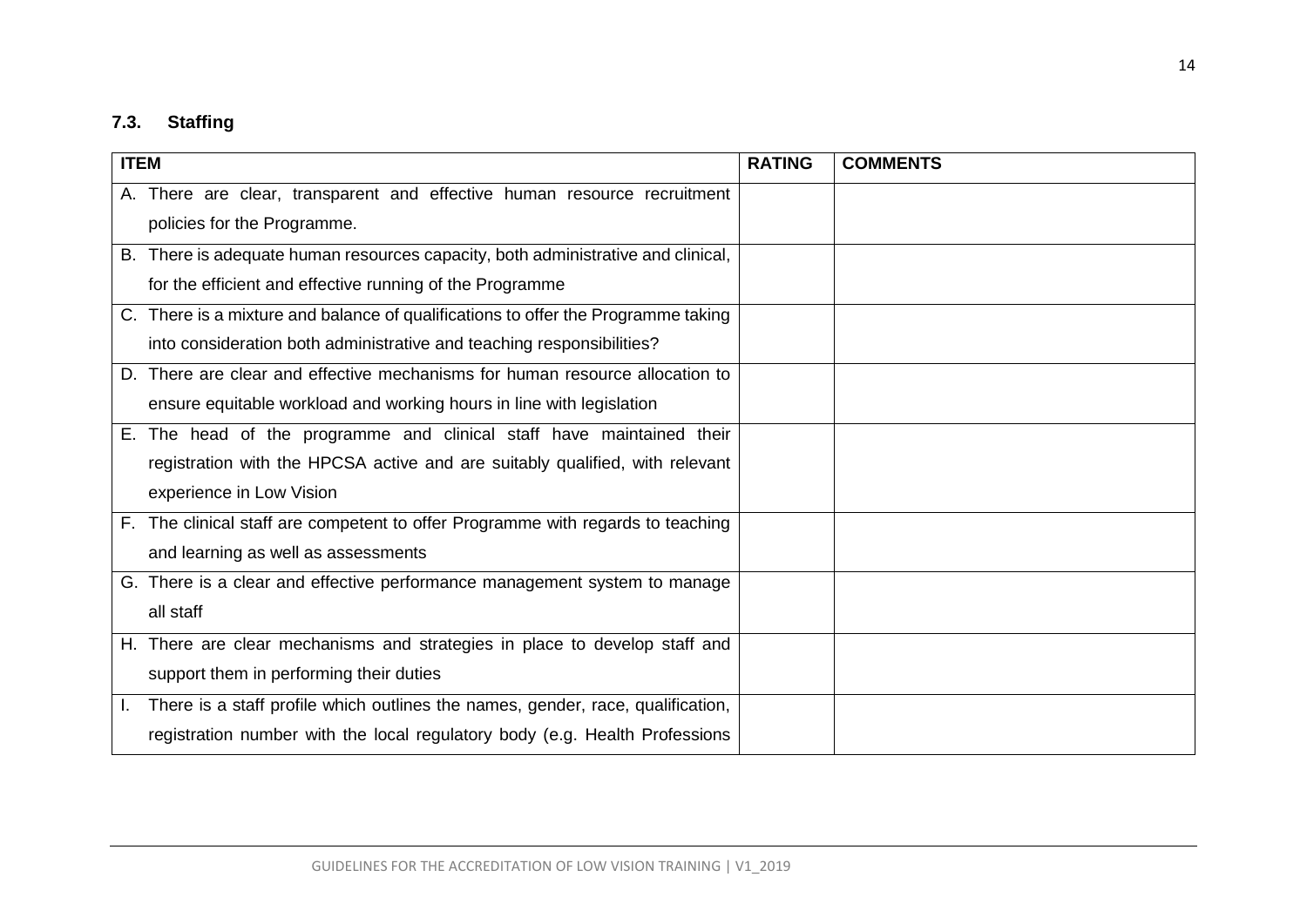| Council of South Africa), role/ duties and experience of each staff member (to |  |
|--------------------------------------------------------------------------------|--|
| be attached)                                                                   |  |
| <b>OVERALL</b>                                                                 |  |

# **7.4. Targeted trainees**

| <b>ITEM</b>                                                                            | <b>RATING</b> | <b>COMMENTS</b> |
|----------------------------------------------------------------------------------------|---------------|-----------------|
| There is a recruitment, admission and selection policy available, indicating the<br>А. |               |                 |
| aims and objectives of the Programme                                                   |               |                 |
| B. The intake capacity of the Programme is clearly defined and adhered to              |               |                 |
| C. The minimum entry requirements into the Programme are clearly defined,              |               |                 |
| communicated and adhered to                                                            |               |                 |
| D. Trainees are provided with the Programme Outline with clear outcomes                |               |                 |
| <b>OVERALL</b>                                                                         |               |                 |

# **7.5. Training Material**

<span id="page-15-1"></span><span id="page-15-0"></span>

| <b>ITEM</b>                                                                    | <b>RATING</b> | <b>COMMENTS</b> |
|--------------------------------------------------------------------------------|---------------|-----------------|
| A. The methods of delivery are clearly defined and adhered to                  |               |                 |
| Training materials are defined and prescribed to Trainees<br>В.                |               |                 |
| C. The Programme content in the materials is aligned with the intended purpose |               |                 |
| of the Programme (goals, objectives & outcomes)                                |               |                 |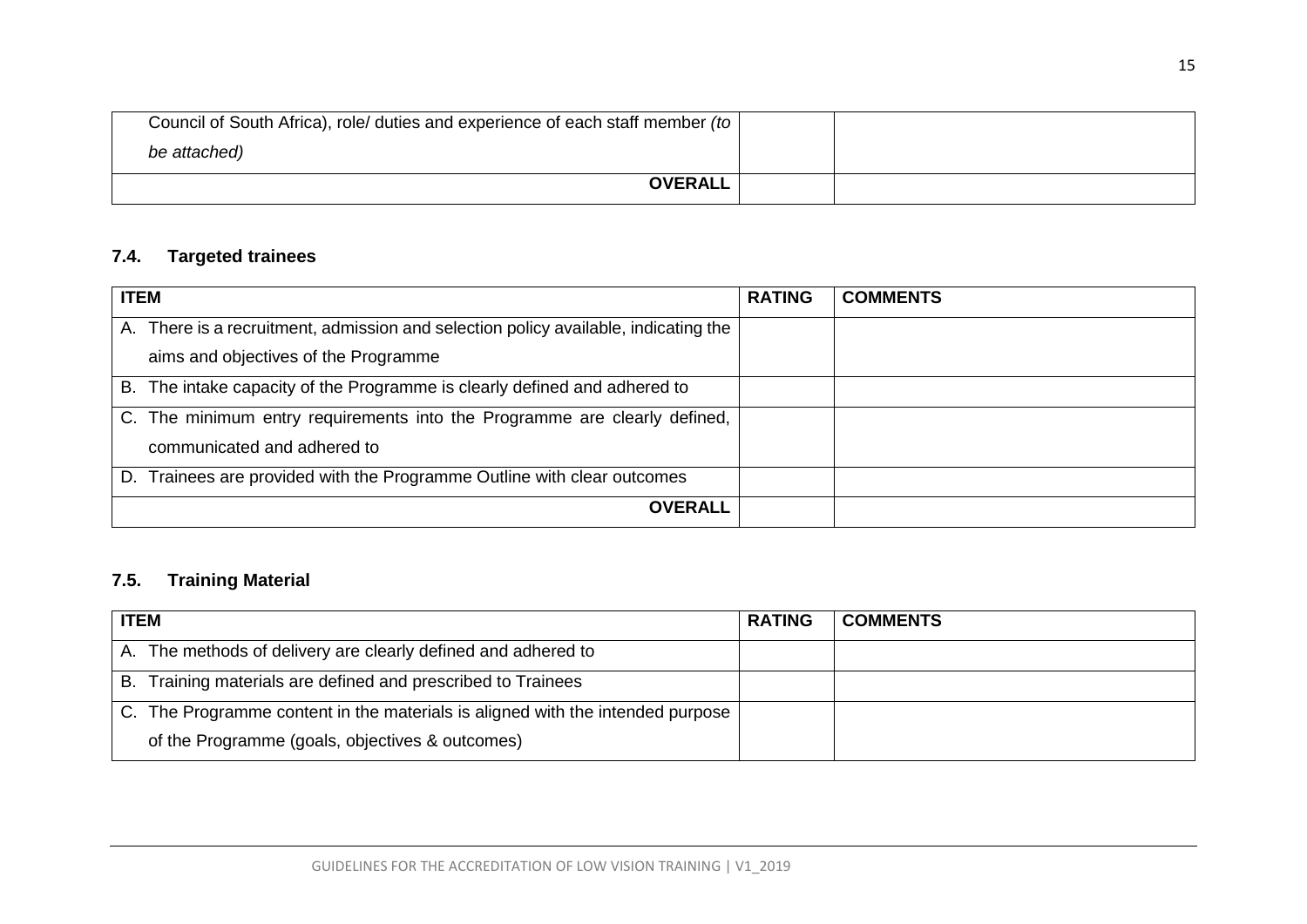| D. There is a system in place to avail production or procurement of adequate Low |  |
|----------------------------------------------------------------------------------|--|
| vision assessment materials and Low vision devices to facilitate student         |  |
| training                                                                         |  |
| <b>OVERALL</b>                                                                   |  |

# **7.6. Training Facilities**

<span id="page-16-0"></span>

| <b>ITEM</b> |                                                                             | <b>RATING</b> | <b>COMMENTS</b> |
|-------------|-----------------------------------------------------------------------------|---------------|-----------------|
| А.          | The Programme is offered in a suitably equipped and resourced facility with |               |                 |
|             | the following items:                                                        |               |                 |
|             | Chair and Stand                                                             |               |                 |
| ii.         | <b>Trial Case</b>                                                           |               |                 |
| iii.        | <b>Trial Frame</b>                                                          |               |                 |
| iv.         | Low Vision Charts (Near and Distance)                                       |               |                 |
| v.          | Slit Lamp                                                                   |               |                 |
| vi.         | Retinoscope                                                                 |               |                 |
| vii.        | Ophthalmoscope                                                              |               |                 |
| viii.       | Visual Field Analyser/ Tanget Screen                                        |               |                 |
| ix.         | 70D or 90D lenses                                                           |               |                 |
| Х.          | Low Vision Devices (optical and non-optical)                                |               |                 |
| xi.         | Colour vision test                                                          |               |                 |
| xii.        | <b>Clinical Consumables</b>                                                 |               |                 |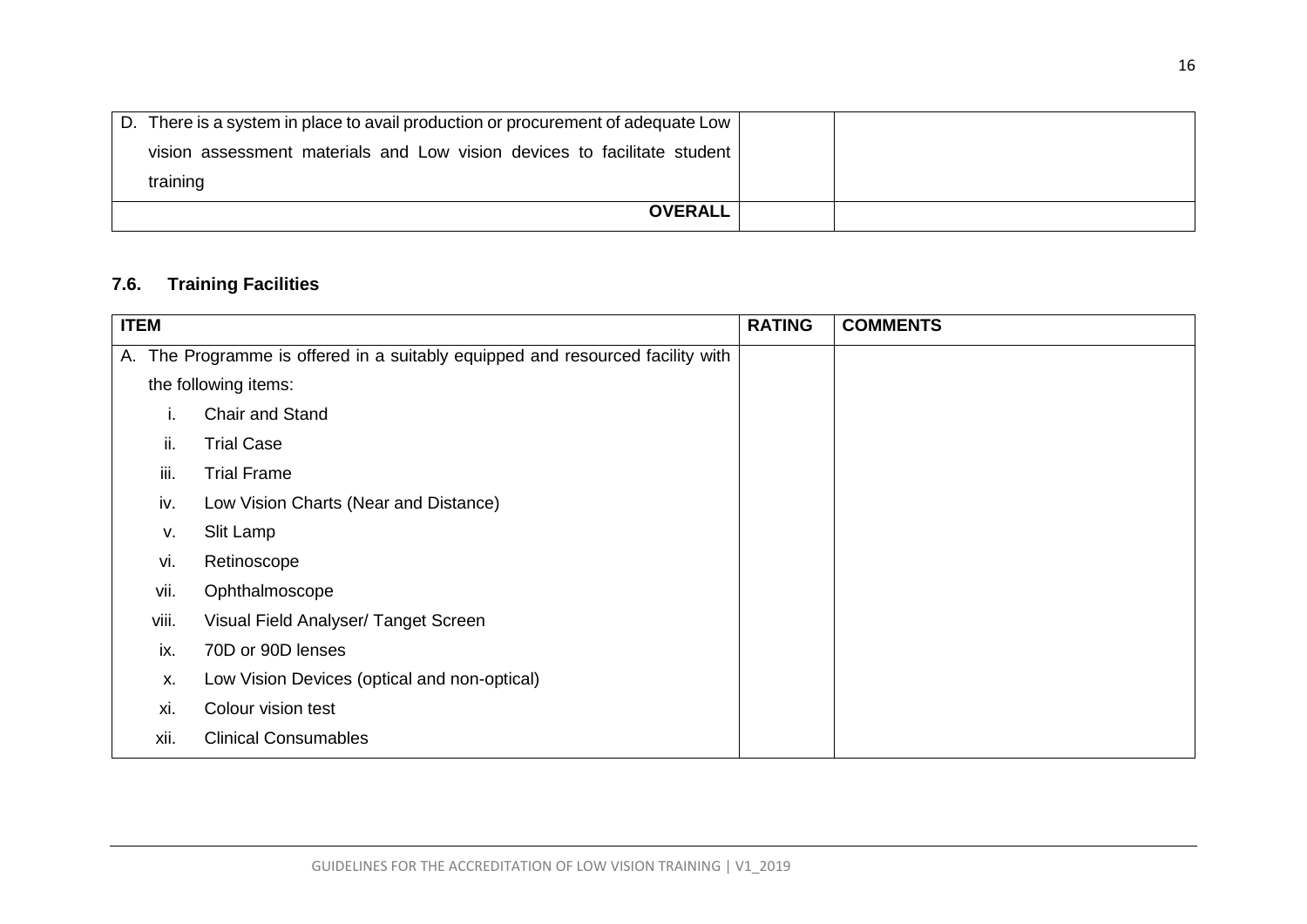| xiii.          | Computers, internet access and other technological equipment for                 |  |
|----------------|----------------------------------------------------------------------------------|--|
|                | modern-day teaching and learning                                                 |  |
| xiv.           | Adequate space to allow mobility                                                 |  |
|                | B. There is adequate staff and student library support in terms of access to     |  |
|                | current prescribed and recommended literature as well as additional readings.    |  |
|                | C. There is adequate staff and student access to information and well-maintained |  |
|                | facilities to support the effective delivery of the online elements of the       |  |
|                | Programme.                                                                       |  |
| <b>OVERALL</b> |                                                                                  |  |

# **7.7. Assessments**

| <b>ITEM</b><br><b>RATING</b>                                                         |  | <b>COMMENTS</b> |
|--------------------------------------------------------------------------------------|--|-----------------|
| A. The criteria for theory and practical assessment is clearly defined, transparent, |  |                 |
| adhered to and readily available                                                     |  |                 |
| B. Assessments are consonant with the programme outline (outcomes)                   |  |                 |
| C. Assessment criteria are regularly reviewed                                        |  |                 |
| <b>OVERALL</b>                                                                       |  |                 |

# **7.8. Quality Assurance**

<span id="page-17-1"></span><span id="page-17-0"></span>

| <b>COMMENTS</b><br><b>ATING</b><br><b>ITEM</b> |  |
|------------------------------------------------|--|
|------------------------------------------------|--|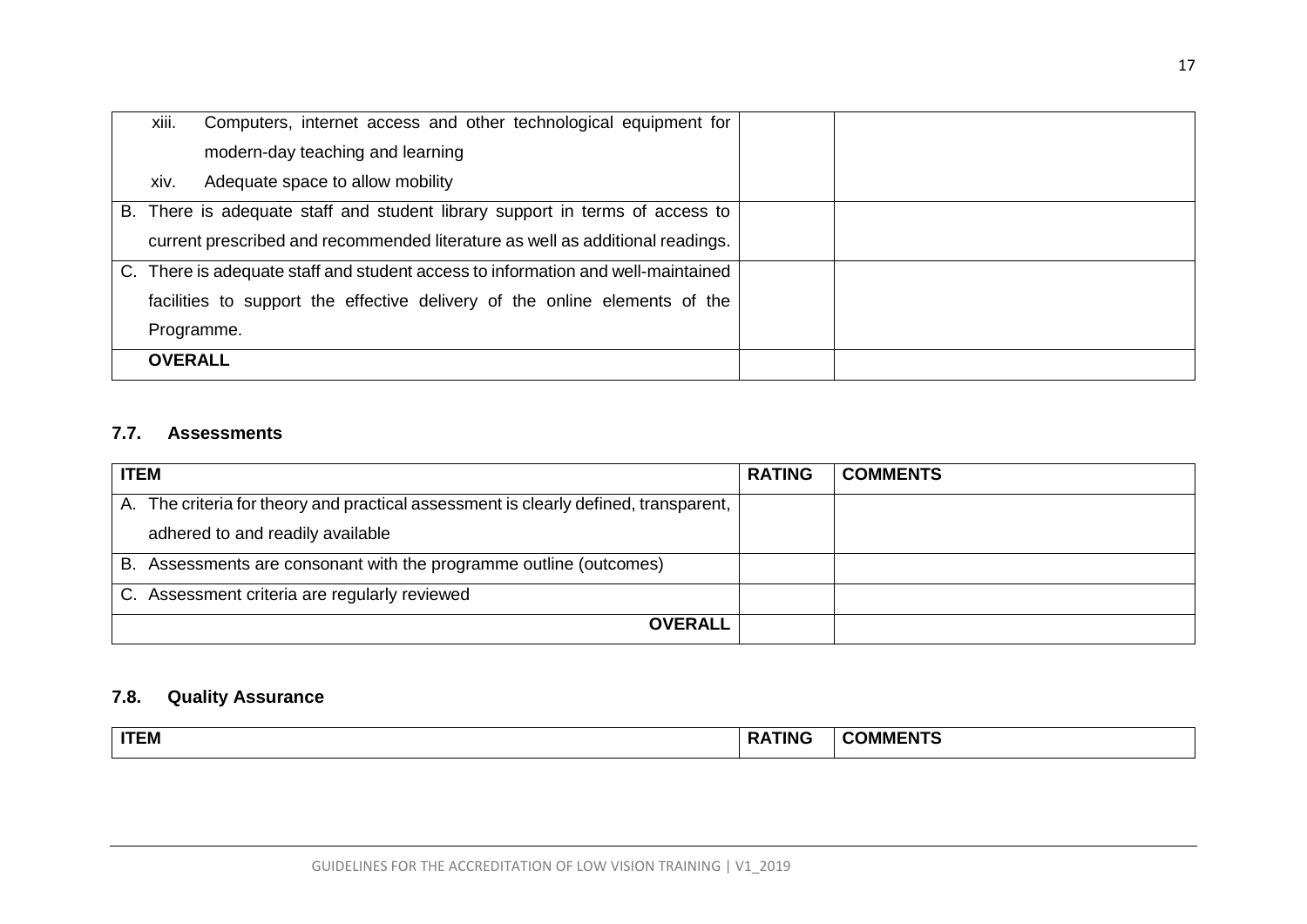| A. Are there mechanisms in place to monitor and evaluate the overall impact,      |  |
|-----------------------------------------------------------------------------------|--|
| relevance and effectiveness of the Programme?                                     |  |
| Teaching and clinical records are well documented, filed and are available<br>В.  |  |
| when required                                                                     |  |
| C. Low vision clinical guidelines, standard operating procedures and or protocols |  |
| are available and adhered to.                                                     |  |
| D. Documentation and Clinical audits are conducted and recommendations for        |  |
| improvement are made.                                                             |  |
| Quality improvement plans based on the programme evaluation and audit<br>Е.       |  |
| findings are developed, implemented and reviewed                                  |  |
| F. An equipment maintenance plan is available and adhered to                      |  |
| Infection control protocol is available and adhered to<br>G.                      |  |
| <b>OVERALL</b>                                                                    |  |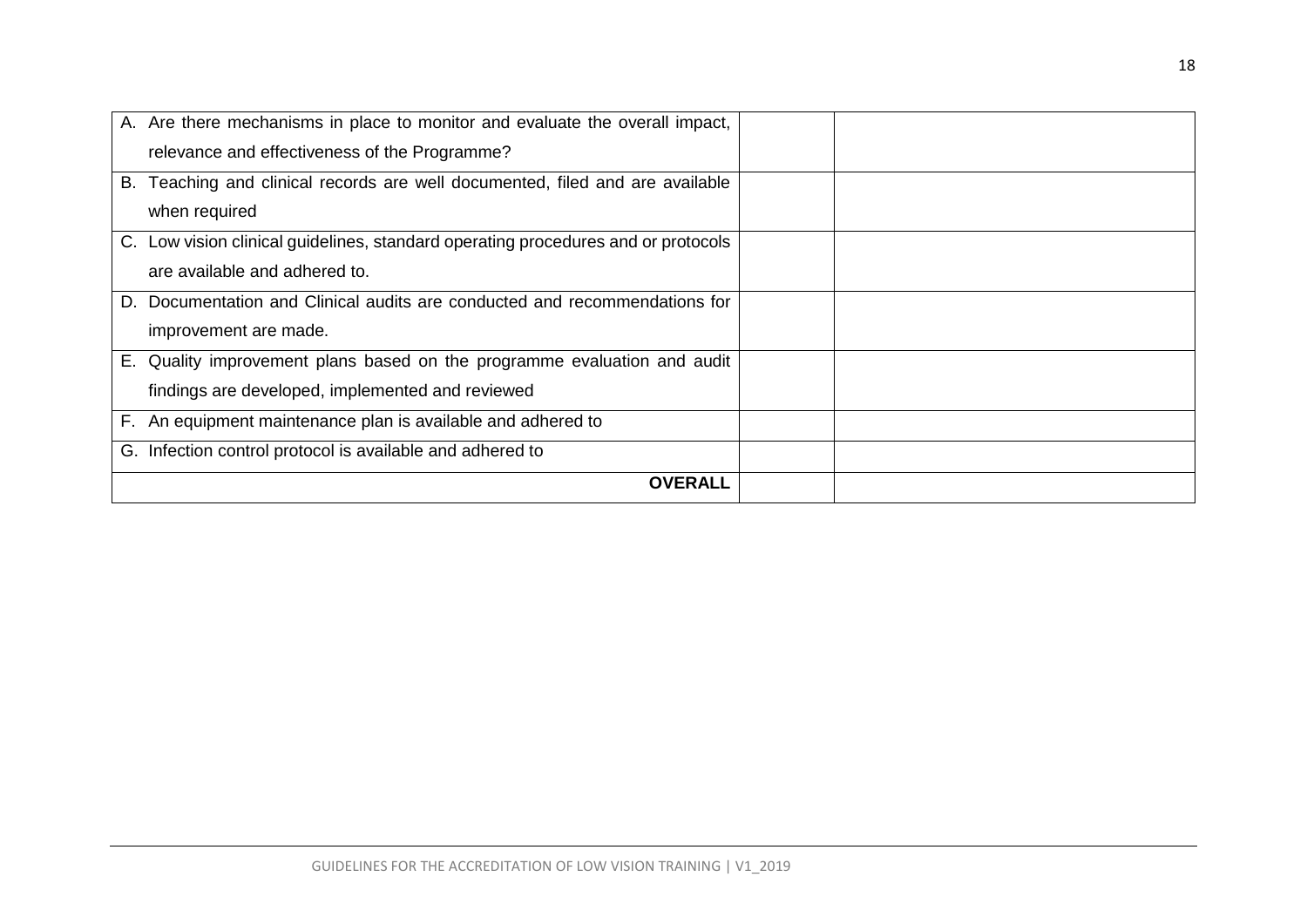# <span id="page-19-0"></span>**8. REPORTS AND ACCREDITATION STATUS**

#### <span id="page-19-1"></span>**8.1. Evaluation Report**

- 8.1.1. In preparing the evaluation report, the panel may spend time at the institution consulting the relevant material/information or seeking clarity from staff and students.
- 8.1.2. Each evaluator shall evaluate and analyse the data for his/her allocated areas and contribute to the written report.
- 8.1.3. All statements/ conclusions in the report should be supported with evidence.
- 8.1.4. The panel should compile, consolidate and submit the Evaluation Report (a separate document from the Institution's Self-Review Report) within the specified timeframes

#### <span id="page-19-2"></span>**8.2. Accreditation Report**

- 8.2.1. The AFCO shall on receipt of a draft evaluation report from the panel, use the same report to prepare an evaluation report without a decision and recommendation.
- 8.2.2. The AFCO shall then send the draft report to the institution for factual correctness.
- 8.2.3. On receipt of the Institution's response to the draft report, the AFCO shall decide in respect of the institution's accreditation using the guidelines below.

## <span id="page-19-3"></span>**8.3. Determining the Accreditation Status**

The accreditation status shall be determined using the following guidelines:

| <b>OVERALL OUTCOME</b>                                                | <b>DECISION</b>           |
|-----------------------------------------------------------------------|---------------------------|
| The Programme meets and/or exceeds the minimum standard for           | <b>Full Accreditation</b> |
| training of the intended Low Vision Programme.                        |                           |
| The Programme partially meet the minimum standard for training        | Conditional               |
| of the intended Low Vision Programme.                                 | Accreditation             |
| There are issues of concern within the Programme which can be         |                           |
| addressed within specified time frames. The AFCO will revisit the     |                           |
| Institution within those time frames and the Institution shall submit |                           |
| progress reports on the issues identified                             |                           |
| The Programme does not meet the minimum standard for training         | Accreditation             |
| of the intended Low Vision Programme.                                 | Suspended<br>or           |
|                                                                       | Declined                  |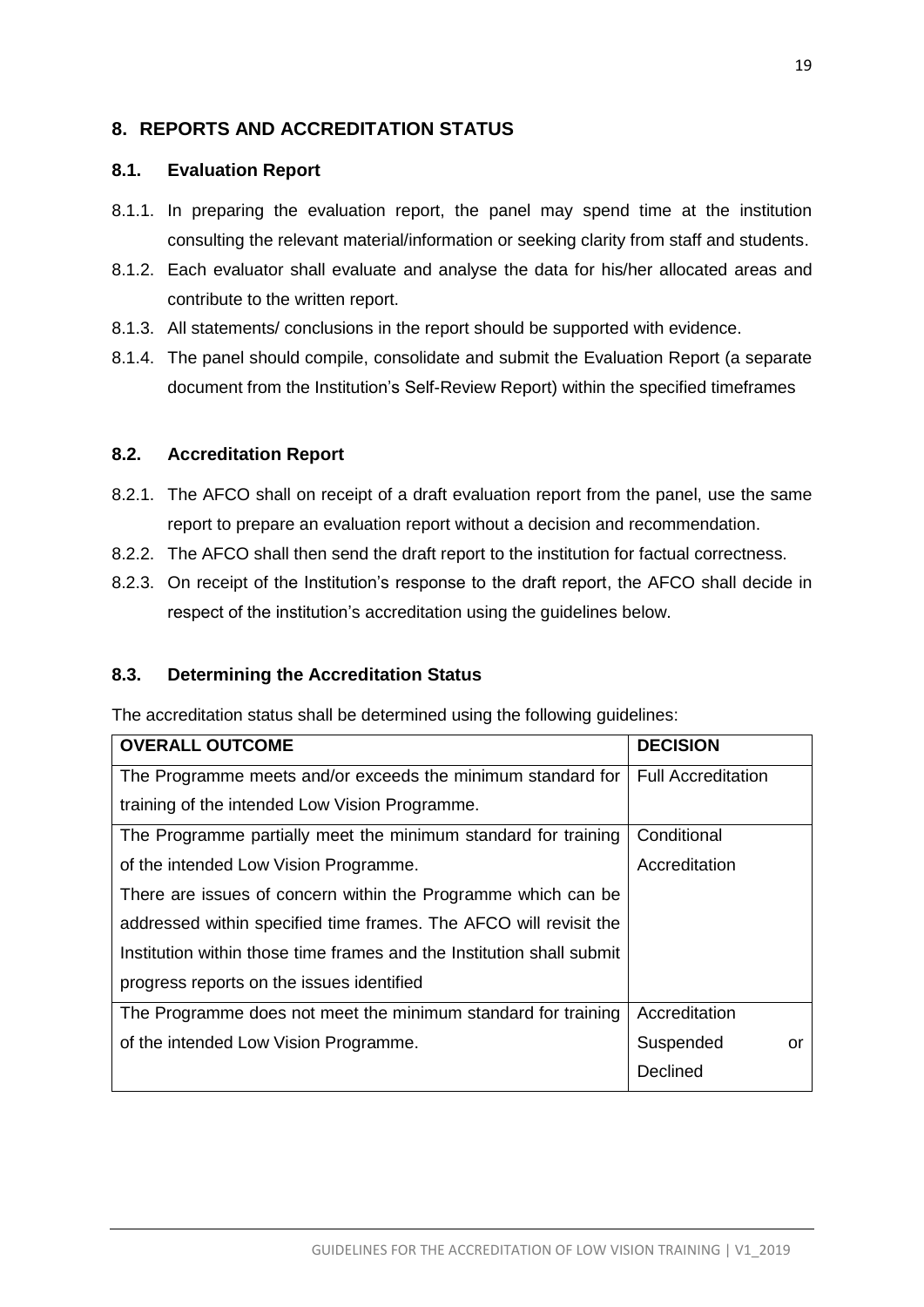## <span id="page-20-0"></span>**9. APPEAL**

#### <span id="page-20-1"></span>**9.1. Appeal of a Decision by the AFCO**

- 9.1.1. The AFCO shall ensure that a decision of deferral, denial, or withdrawal of accreditation is always accompanied by reasons for such a decision detailing the specific criterion the programme failed to meet.
- 9.1.2. The training institution may appeal any accreditation decision within 14 days of receipt of the written decision by notifying the AFCO, in writing, of its intention to appeal the decision.
- 9.1.3. Notice of Intent to Appeal shall be addressed to the Accreditation Administrator and sent via email to **[secretary@africaoptometry.org](mailto:secretary@africaoptometry.org)** and a copy to **[info@africaoptometry.org](mailto:info@africaoptometry.org)**
- 9.1.4. Notice of Intent to Appeal shall set out in concise fashion the following:
- 9.1.4.1. The specific grounds on which the appeal is being made
- 9.1.4.2. All the relevant supportive documentation that the program plans to present to the Appeal Panel, demonstrating why the appellant believes that the AFCO's decision is in error and should be reconsidered.
- 9.1.4.3. The specific grounds on which the appeal is being made.
- 9.1.5. Within 30 days of receipt of the written appeal, the AFCO shall forward the original decision, the appeal, and all supportive documentation to an ad hoc appeals panel, appointed by the AFCO's Directors.
- 9.1.6. The ad hoc appeals panel shall be constituted by three members having no affiliation with either the accreditation panel that conducted the accreditation process of the appellant, or the appellant.
- 9.1.7. The appeals panel will consider all evidence and make its recommendation to the AFCO's Directors, who will render a final decision on the appeal.
- 9.1.8. If a Notice of Intent to Appeal is not filed within the fourteen (14) day time period, the training institution will lose the right to appeal.

#### <span id="page-20-2"></span>**9.2. Grounds on Appeal**

- 9.2.1. A training institution subject to a contested accreditation decision may appeal that decision if it has evidence supporting that:
- 9.2.1.1. the decision was in substantial disregard of the criteria or procedures set out in this document; or
- 9.2.1.2. that the decision was not supported by substantial evidence in the record upon which the decision was based on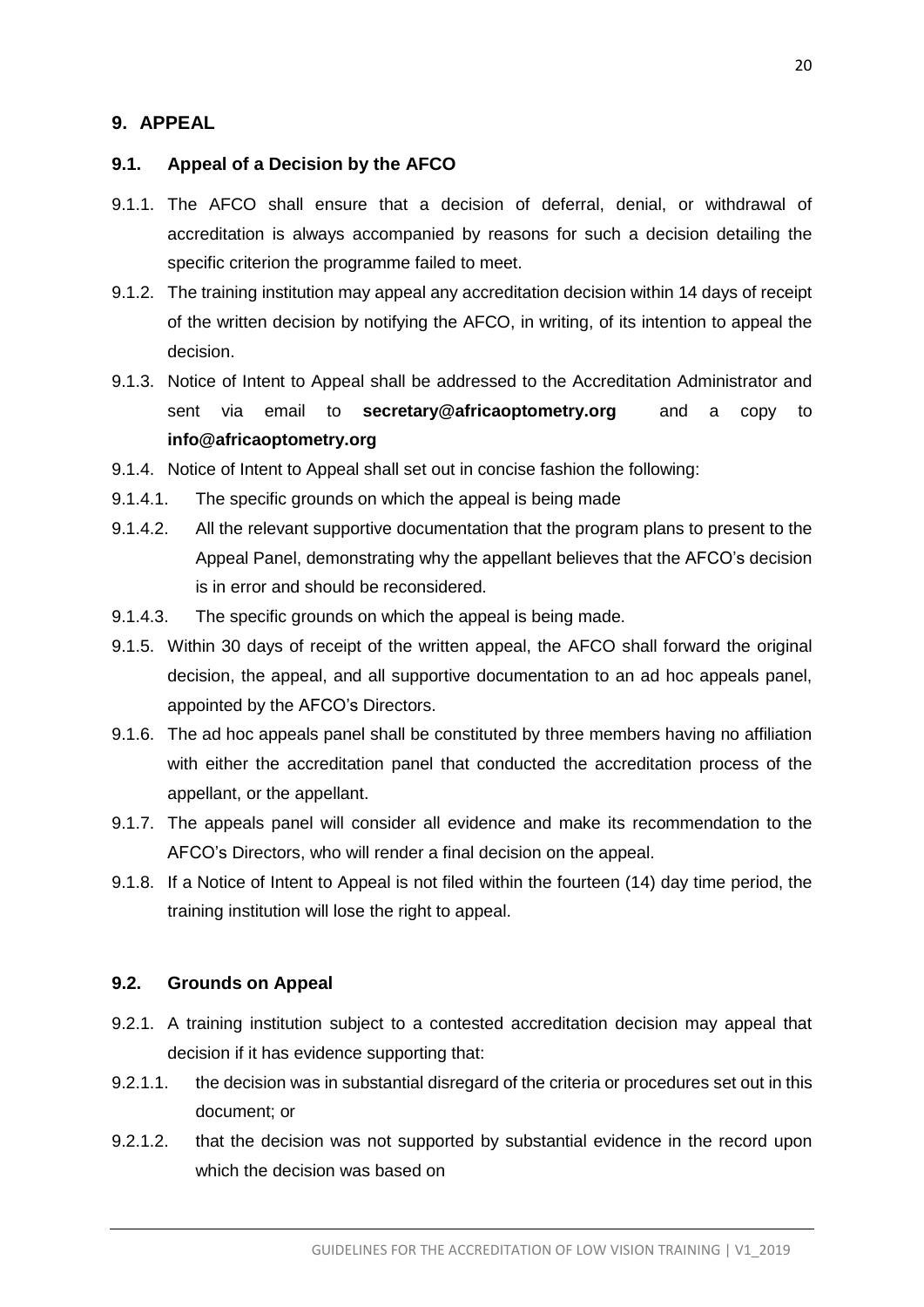- 9.2.2. The program has the burden of proof on appeal.
- 9.2.3. During an appeal, the Ad Hoc Appeals Panel will only consider the record (evidence, documents, and other information) that was before the AFCO when it took the contested accreditation decision.
- 9.2.4. The record on appeal shall include, as applicable, the training institution's appeal document and supporting materials, reports of onsite evaluation teams, decision letters, the training institution's responses to the AFCO's inquiries and actions and other correspondence between the AFCO and the training institution.
- 9.2.5. Accordingly, the appellant may not present to the Appeals Panel any data, information, documents, or other evidence that was not part of the record when the AFCO made the decision from which an appeal was taken, except any information that demonstrates a substantial deviation from the criteria set herein or procedures on the part of the AFCO in making its decision.
- 9.2.6. Accreditation Administrator shall transmit a complete copy of the record on appeal to the three-person Ad Hoc Appeals Panel as soon as the possible after the panel is selected.

#### <span id="page-21-0"></span>**9.3. The Ad Hoc Appeal Panel**

- 9.3.1. The AFCO shall maintain a list of persons who are qualified to serve on the ad hoc appeals panel as needed. The list shall consist of persons who have a working knowledge about, and experience with the accreditation criteria and procedures used, and shall be subject to the AFCO's conflict of interest policies. The list shall not include any current members of the AFCO's Directors or any previous AFCO Directors or panel members who participated in any aspect of the contested decision.
- 9.3.2. The ad hoc appeals panel shall be constituted by three members, one of which must be the Chair of the panel, elected as such by AFCO Directors
- 9.3.3. Panel members shall meet the following criteria:
- 9.3.3.1. Must have qualification in the relevant profession.
- 9.3.3.2. Must have recognized professional clinical expertise and/or experience in Low Vision.
- 9.3.3.3. In good professional standing with the relevant Health Professions Council of the country in which they practice, including CPD.
- 9.3.3.4. Must be familiar with the health and education issues related to national and international trends is desirable.
- 9.3.4. The names of the proposed Ad Hoc Appeals Panel Chair, the two Appeal Panel Members, and their resumes, shall be forwarded to the named individual who initiated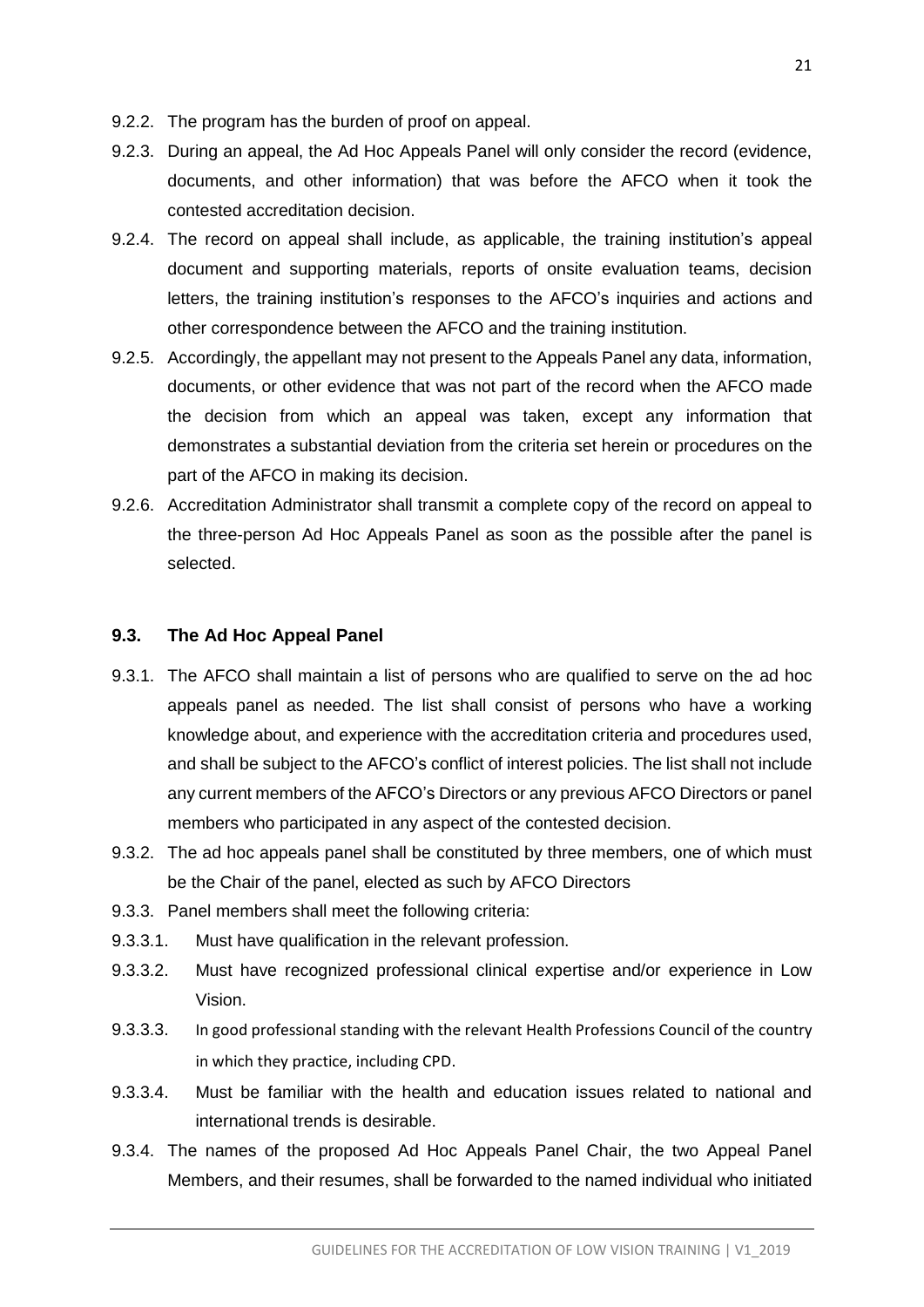the Appeals process within twenty (20) days following receipt of Notice of Intent to Appeal.

9.3.5. If the training institution believes that anyone on the Ad Hoc Appeals Panel does not meet the criteria set out in 9.3.3. (above), or is aware of a conflict of interest, the program may declare that individual unqualified or in conflict of interest by notifying the Accreditation Administrator of the same within ten (10) days of receipt of the list of names.

#### <span id="page-22-0"></span>**9.4. Ad Hoc Appeals Panel Procedures**

- 9.4.1. Once appointed, each member of the Ad Hoc Appeals Panel shall promptly receive, from the Accreditation Administrator, copies of the record on appeal.
- 9.4.2. A list of all materials that comprise the complete record on appeal shall be identified and be made available to the appellant program, and two (2) copies of this record on appeal shall be held in the AFCOs' offices as staff copies.
- 9.4.3. The Ad Hoc Appeals Panel Chair and identified representatives from the appellant program shall establish a mutually agreeable date, time, and location of the Appeal Hearing and shall so notify the Accreditation Administrator in writing thirty (30) days prior to the Hearing date.
- 9.4.4. The Appeal Hearing shall be held within sixty (60) days after the panel is appointed.
- 9.4.5. The Appeal Hearing can be either face-to-face or via teleconference or other electronic means, at the judgment of the appellant.
- 9.4.6. Prior to the Appeal Hearing, members of the Ad Hoc Appeal Panel will be trained by the AFCO's Staff.
- 9.4.7. Topics of training will include, but are not limited to, the appeals process, the relevant policies and procedures, the decision options available to the Appeal Panel, and information about the AFCO's current interpretation of the relevant evaluative criteria.

## <span id="page-22-1"></span>**9.5. Appeal Hearing Procedures**

- 9.5.1. The Appeal Hearing shall commence with an opening statement by the Chair of the Ad Hoc Appeals Panel which describes the issues raised on appeal, the applicable standard of review, and the procedures to be followed at the hearing.
- 9.5.2. The appellant program's representative(s), who may include legal counsel, shall then offer oral argument in support of the appeal. The argument shall refer to any facts in the record, or the lack thereof, which demonstrate that AFCO's decision was not supported by substantial evidence on the record but was otherwise arbitrary or the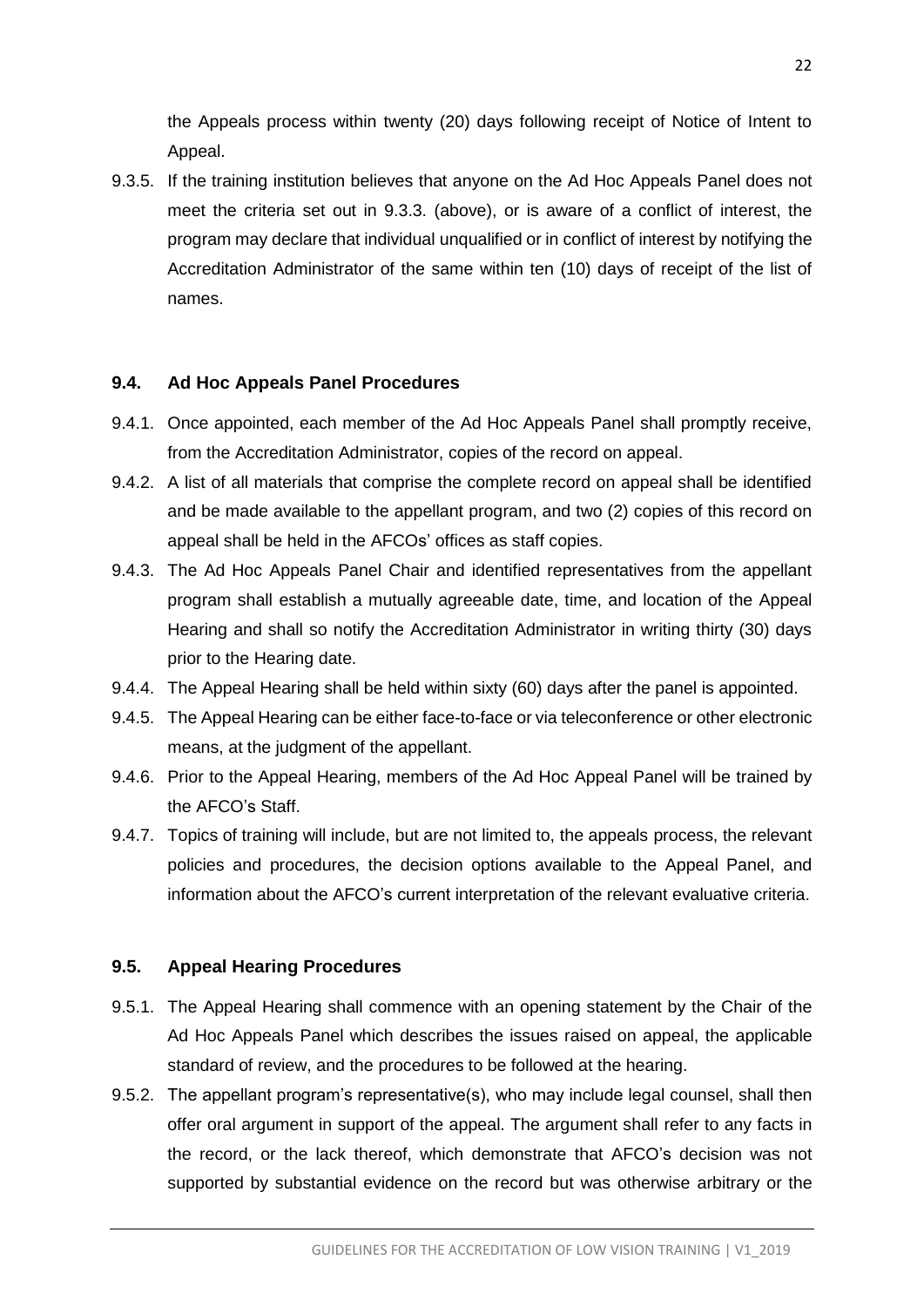result of an abuse of discretion or directly attributable to a failure to follow published procedures.

- 9.5.3. The appellant may request witnesses (e.g. members of the accreditation panel) to attend the hearing. The appellant will pay the expenses of any witness who attends the hearing at its request.
- 9.5.4. The Chair of the AFCO Directors (or his/her designee) and other members of AFCO designated by the Chair shall appear at the Appeal Hearing and may present oral argument in support of the accreditation decision or decision on reconsideration. Copies of the record on appeal will be made available to the Chair of the AFCO Directors or his/her designee.
- 9.5.5. Any member of the Ad Hoc Appeals Panel may question the representative(s) of the training institution or AFCO at any time during the oral argument.
- 9.5.6. The Ad Hoc Appeals Panel may request other witnesses to attend the appeal hearing whom it may also question.
- 9.5.7. The AFCO will pay the expenses of any witnesses who attend the hearing at the request of the Ad Hoc Appeal Panel.
- 9.5.8. At the end of the oral argument and all witness testimony, the Appeal Hearing shall be adjourned.
- 9.5.9. Minutes of the Appeal Hearing shall be recorded and made available to the appellant and the AFCO Directors with the Ad Hoc Appeals Panel Decision.

#### <span id="page-23-0"></span>**9.6. Appeal Decisions**

- 9.6.1. The Ad Hoc Appeals Panel may uphold the AFCO decision under appeal. In such case, this decision shall be submitted to the AFCO Accreditation Administrator within fifteen (15) days after the hearing. The AFCO Accreditation Administrator will in turn promptly notify the appellant in writing of this decision.
- 9.6.2. An Ad Hoc Appeals Panel decision upholding the decision of AFCO cannot be appealed further.
- 9.6.3. If the Ad Hoc Appeals Panel does not uphold the AFCO decision under appeal, it may amend or reverse the decision and then must remand the proceeding to the AFCO Directors with instructions to conduct further proceedings consistent with the Appeal Panel's decision. In remanding the proceeding to the AFCO Directors, the Ad Hoc Appeals Panel shall expressly state the basis for its conclusion that AFCO's decision was not predicated upon substantial evidence on the record, was otherwise arbitrary and capricious, was an abuse of its discretion, or was directly attributable to AFCO's failure to follow its published procedures. In such case, the AFCO Accreditation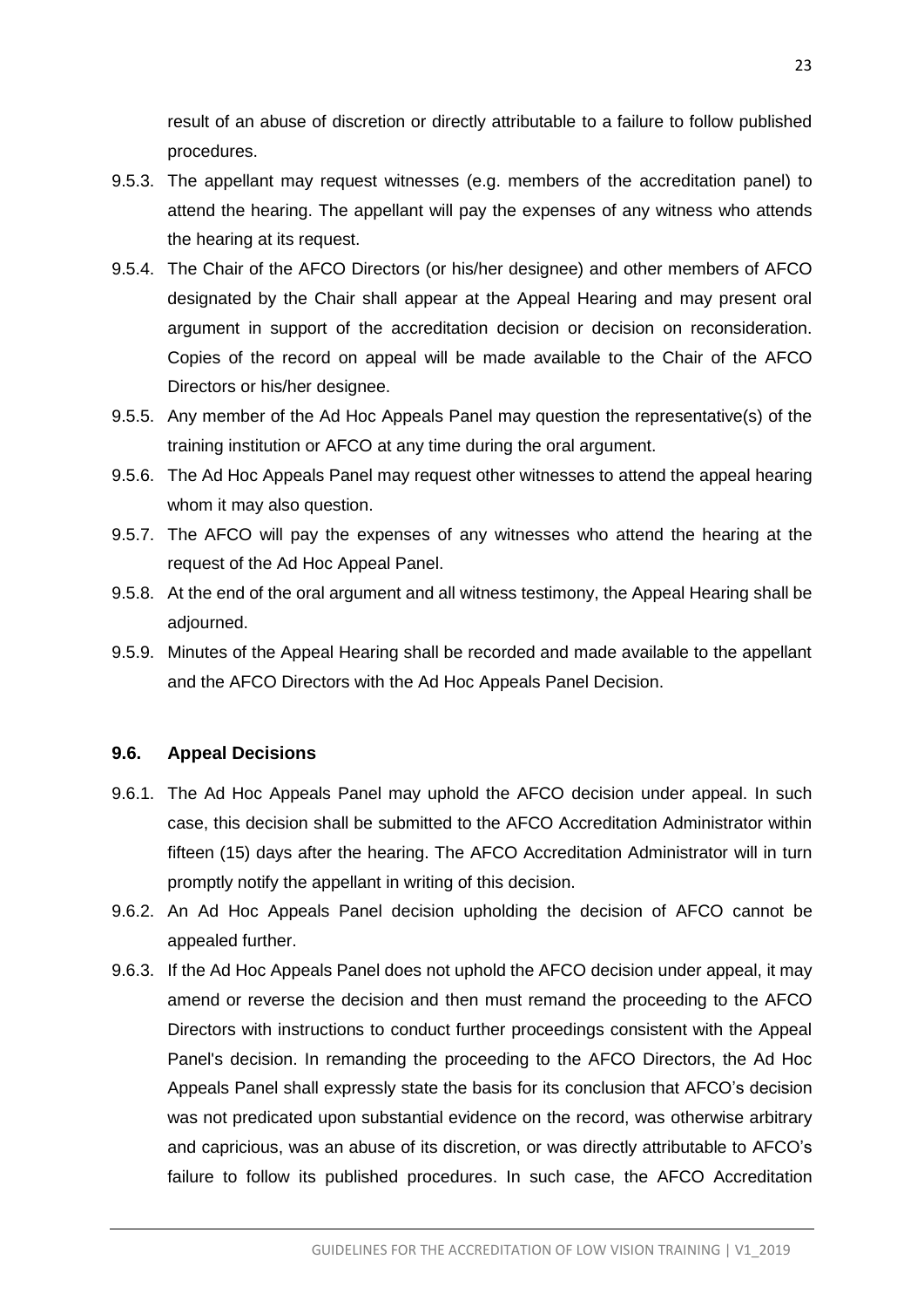Administrator will be notified and will in turn notify the program that the decision has been remanded to the AFCO Directors.

9.6.4. The AFCO Directors, upon remand from the Ad Hoc Appeals Panel, must accept the Ad Hoc Appeals Panel decision and issue a decision consistent with the Ad Hoc Appeals Panel's decision at its next regularly scheduled meeting. This action shall constitute final action in the matter.

## <span id="page-24-0"></span>**9.7. Expenses of Appeal**

- 9.7.1. The expenses incurred in the development and presentation of its appeal shall be borne exclusively by the training institution filing the appeal.
- 9.7.2. The expenses involved in the selection of the Ad Hoc Appeals Panel and arrangements for the location of the hearing shall be borne by the AFCO.
- 9.7.3. All reasonable expenses of the Ad Hoc Appeals Panel members directly associated with the Appeal shall be borne by AFCO.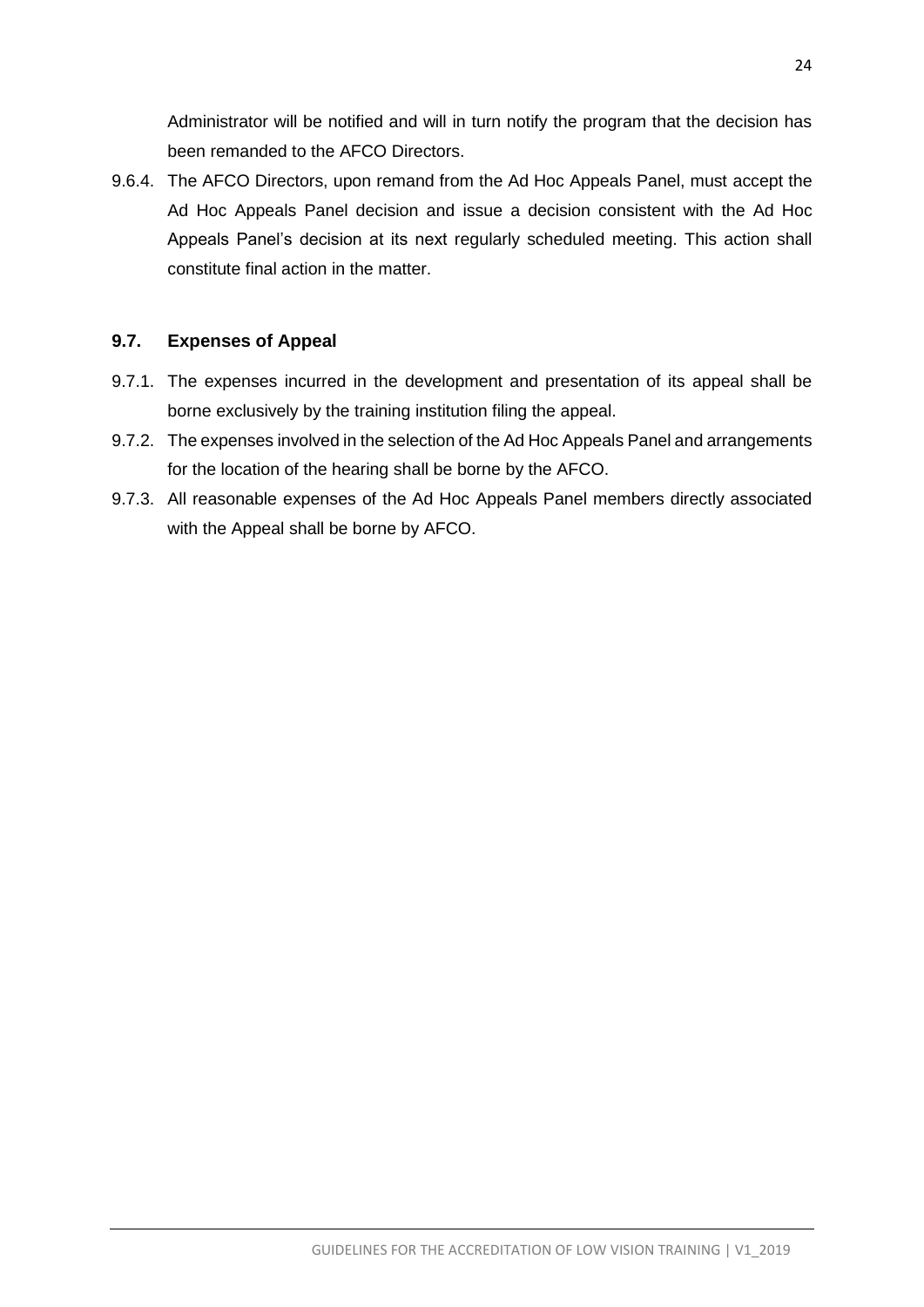# <span id="page-25-0"></span>**APPENDICES**

### <span id="page-25-1"></span>**APPENDIX A: SELF REVIEW TEMPLATE**

The following is a template for the self-review report to be compiled by the Training Institution's following an in-depth self-review. This report should address all areas mentioned in this template. At a minimum, the description, analysis and critique must be included in the selfreview report. Each criterion must be evaluated in accordance with the items listed under it using the rating below.

| The Programme does not meet the minimum          |   |
|--------------------------------------------------|---|
| standard for training of the intended Low Vision |   |
| Programme.                                       |   |
| The Programme partially meet the minimum         |   |
| standard for training of the intended Low Vision | 2 |
| Programme.                                       |   |
|                                                  |   |
| The Programme meet the minimum standard for      |   |
| training of the intended Low Vision Programme.   | 3 |
| The Programme exceeds the minimum standard       |   |
| for<br>training of the intended Low<br>Vision    | 4 |
| Programme.                                       |   |
|                                                  |   |

Further to the rating, each item must have a comment detailing a description, analysis and/or critique.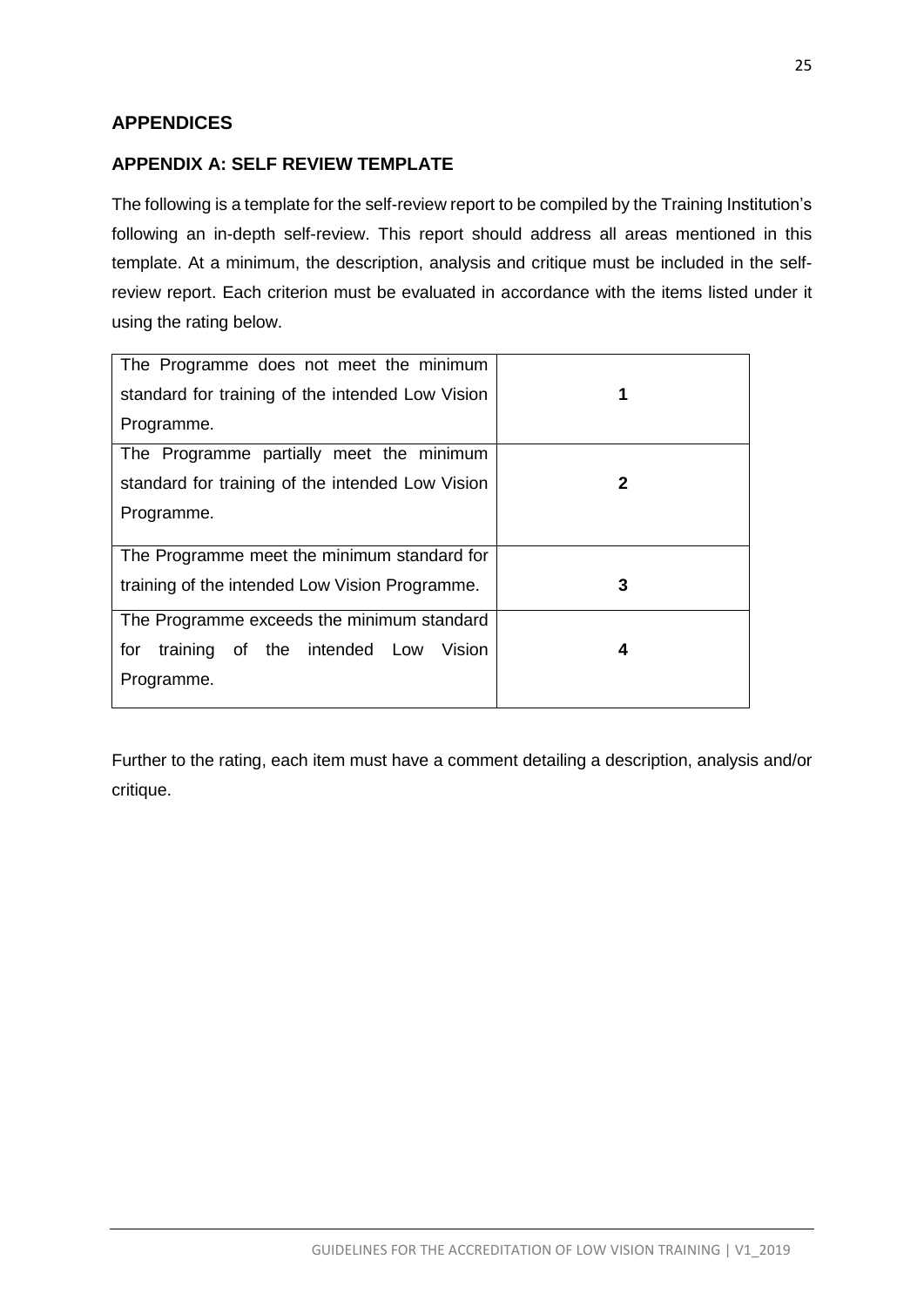## <span id="page-26-0"></span>**1. CURRENT STATUS OF THE PROGRAMME**

## **2. A BRIEF OVERVIEW OF THE RECOMMENDATIONS OF THE PREVIOUS EVALUATION AND HOW THEY HAVE BEEN ADDRESSED.**

### <span id="page-26-1"></span>**3. TRAINING PROGRAMME**

| <b>ITEM</b> |                                               | <b>RATING</b> | <b>COMMENTS</b> |
|-------------|-----------------------------------------------|---------------|-----------------|
| a)          | Is the rationale for the development of the   |               |                 |
|             | Programme including the situational, needs    |               |                 |
|             | and gap analysis clearly outlined and         |               |                 |
|             | communicated?                                 |               |                 |
| b)          | Are the vision, mission, goals and objectives |               |                 |
|             | (short, medium & long term) clearly outlined  |               |                 |
|             | and communicated?                             |               |                 |
| c)          | Is the programme offered in a manner that is  |               |                 |
|             | consonant with the vision, mission, goals and |               |                 |
|             | objectives of the Programme?                  |               |                 |
| d)          | Is the Programme offered in a manner that is  |               |                 |
|             | consonant with the global, national and       |               |                 |
|             | provincial policies and legislation?          |               |                 |
| e)          | Is the Programme designed and offered in a    |               |                 |
|             | manner that is consonant with the guidelines, |               |                 |
|             | rules, regulations and standards set by the   |               |                 |
|             | regulatory authority?                         |               |                 |
| f)          | Is the programme offered in a manner that     |               |                 |
|             | will realise positive impact to society?      |               |                 |
| g)          | Are there predetermined values of the         |               |                 |
|             | programme which are socially accountable      |               |                 |
|             | and aligned with the needs of the society?    |               |                 |
| h)          | Is the Programme offered in a manner that is  |               |                 |
|             | consonant with the Programme outline and      |               |                 |
|             | outcomes?                                     |               |                 |
|             | <b>OVERALL</b>                                |               |                 |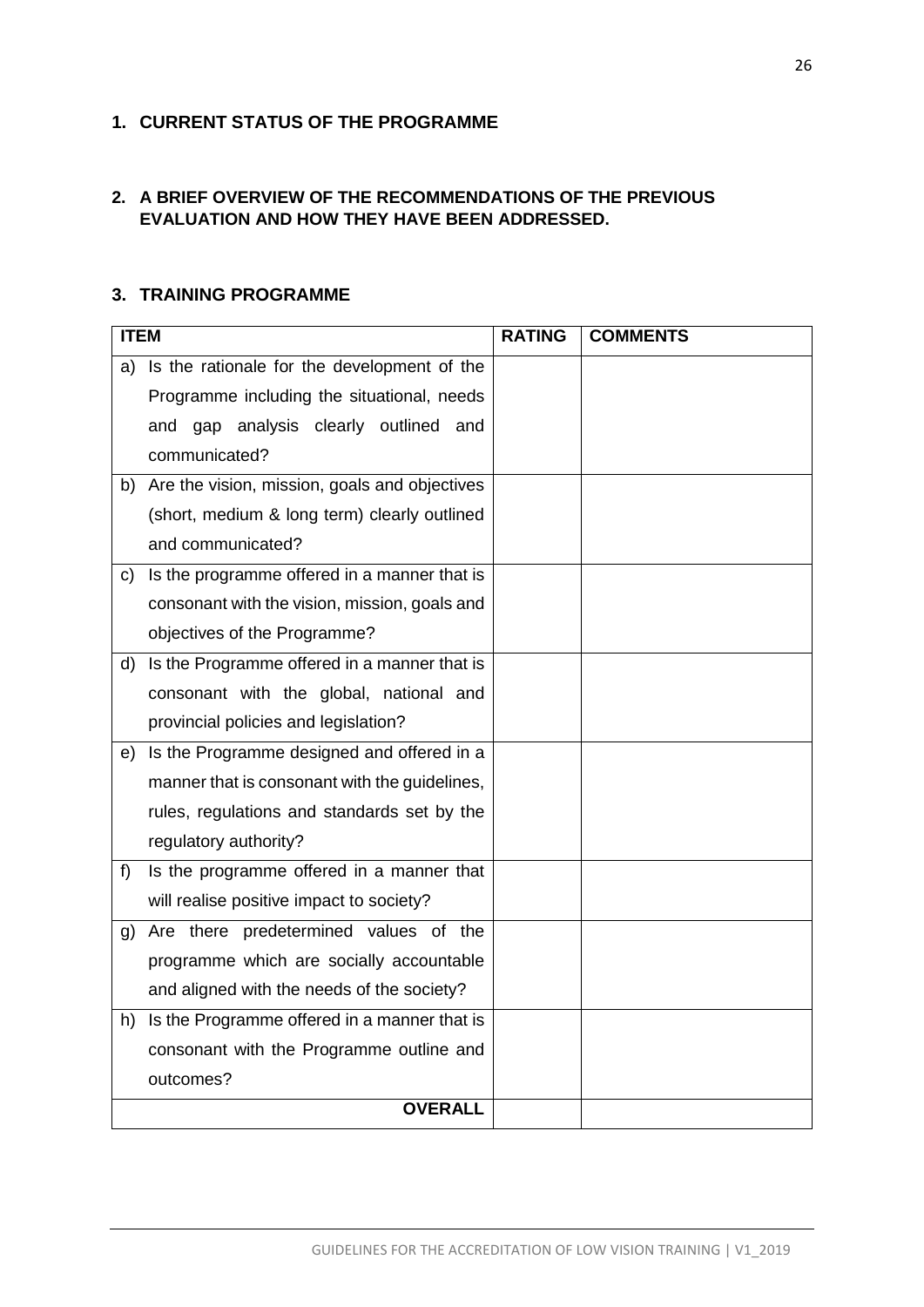# <span id="page-27-0"></span>**4. GOVERNANCE AND MANAGEMENT**

|    | <b>ITEM</b>                                  |  | <b>COMMENTS</b> |
|----|----------------------------------------------|--|-----------------|
| a) | There is a Management structure in place     |  |                 |
|    | which is responsible for the implementation  |  |                 |
|    | and day to day running of the programme in   |  |                 |
|    | line with its set outline, mission and       |  |                 |
|    | objectives.                                  |  |                 |
| b) | The administrative support structures are    |  |                 |
|    | adequate for the efficient and effective     |  |                 |
|    | running of the Programme                     |  |                 |
| C) | There are clearly defined administration     |  |                 |
|    | policies and procedures necessary for the    |  |                 |
|    | effective management of the Programme        |  |                 |
| d) | There are clear and effective mechanisms     |  |                 |
|    | for managing and allocating resources to the |  |                 |
|    | programme                                    |  |                 |
| e) | There are oversight structures in place with |  |                 |
|    | reporting lines that are clearly defined     |  |                 |
| f) | There are regular staff and management       |  |                 |
|    | meetings conducted to ensure that the        |  |                 |
|    | standard of the Programme is maintained      |  |                 |
|    | and monitored at all times.                  |  |                 |
| g) | There is a clearly defined budget as well as |  |                 |
|    | budget management mechanisms to ensure       |  |                 |
|    | the sustainability of the programme and the  |  |                 |
|    | training centre                              |  |                 |
| h) | External stakeholders engagements<br>are     |  |                 |
|    | conducted                                    |  |                 |
|    | <b>OVERALL</b>                               |  |                 |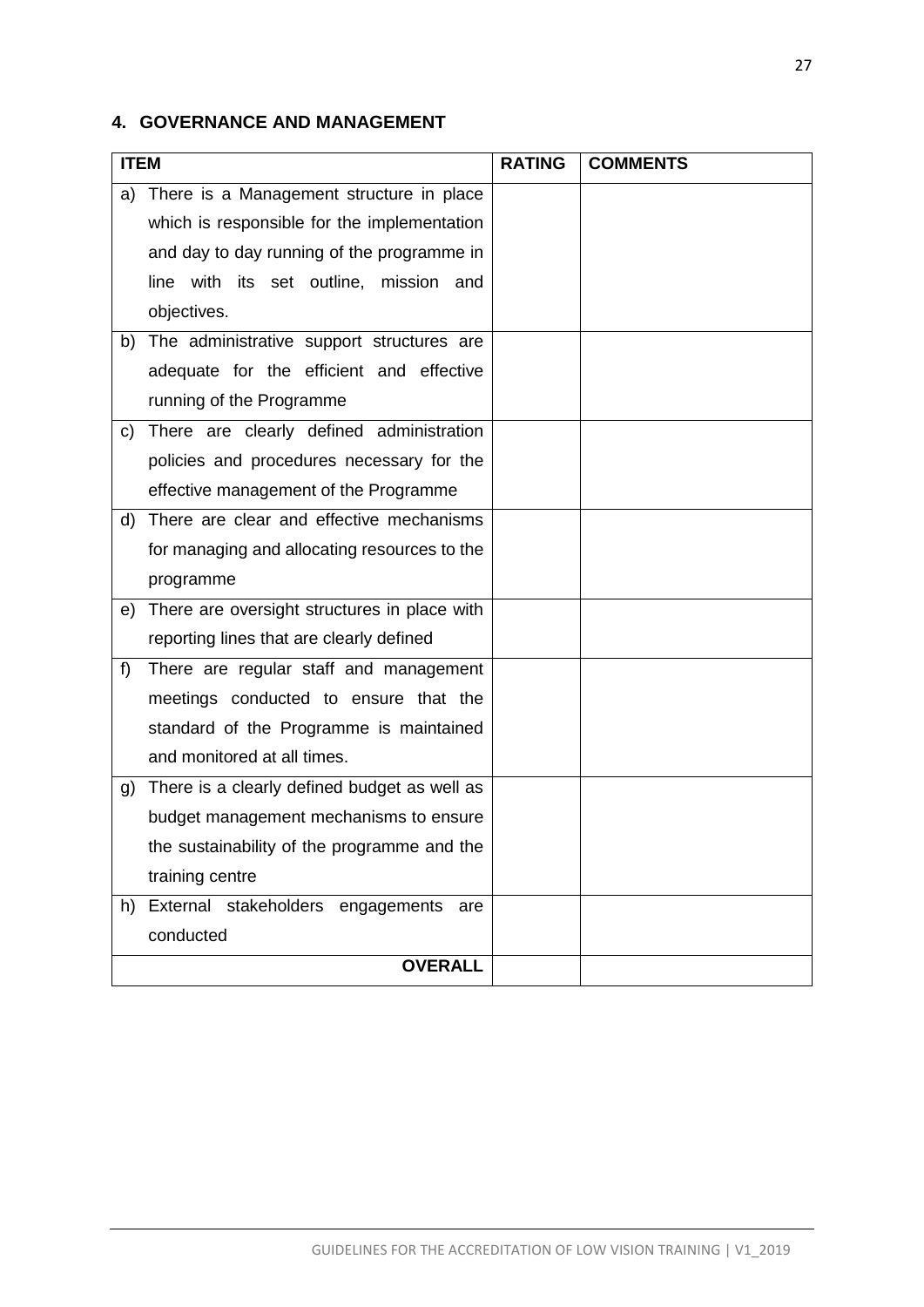# <span id="page-28-0"></span>**5. STAFFING**

| <b>ITEM</b> |                                                            | <b>RATING</b> | <b>COMMENTS</b> |
|-------------|------------------------------------------------------------|---------------|-----------------|
| a)          | There are clear, transparent and effective                 |               |                 |
|             | human resource recruitment policies for the                |               |                 |
|             | Programme.                                                 |               |                 |
| b)          | <b>There</b><br>is<br>adequate<br>human<br>resources       |               |                 |
|             | capacity, both administrative and clinical, for            |               |                 |
|             | the efficient and effective running of the                 |               |                 |
|             | Programme                                                  |               |                 |
| C)          | <b>There</b><br>mixture<br>balance<br>is<br>a<br>and<br>οf |               |                 |
|             | qualifications to offer the Programme taking               |               |                 |
|             | into consideration both administrative and                 |               |                 |
|             | teaching responsibilities?                                 |               |                 |
| d)          | There are clear and effective mechanisms for               |               |                 |
|             | allocation<br>human<br>resource<br>to<br>ensure            |               |                 |
|             | equitable workload and working hours in line               |               |                 |
|             | with legislation                                           |               |                 |
| e)          | The head of the programme and clinical staff               |               |                 |
|             | have maintained their registration with the                |               |                 |
|             | HPCSA active and are suitably qualified, with              |               |                 |
|             | relevant experience in Low Vision                          |               |                 |
| f)          | The clinical staff are competent to offer                  |               |                 |
|             | Programme with regards to teaching and                     |               |                 |
|             | learning as well as assessments                            |               |                 |
| g)          | There is a clear and effective performance                 |               |                 |
|             | management system to manage all staff                      |               |                 |
| h)          | There are clear mechanisms and strategies                  |               |                 |
|             | in place to develop staff and support them in              |               |                 |
|             | performing their duties                                    |               |                 |
| i)          | There is a staff profile which outlines the                |               |                 |
|             | names, gender, race, qualification, HPCSA                  |               |                 |
|             | registration<br>number, role/<br>duties<br>and             |               |                 |
|             | experience of each staff member (to be                     |               |                 |
|             | attached)                                                  |               |                 |
|             | <b>OVERALL</b>                                             |               |                 |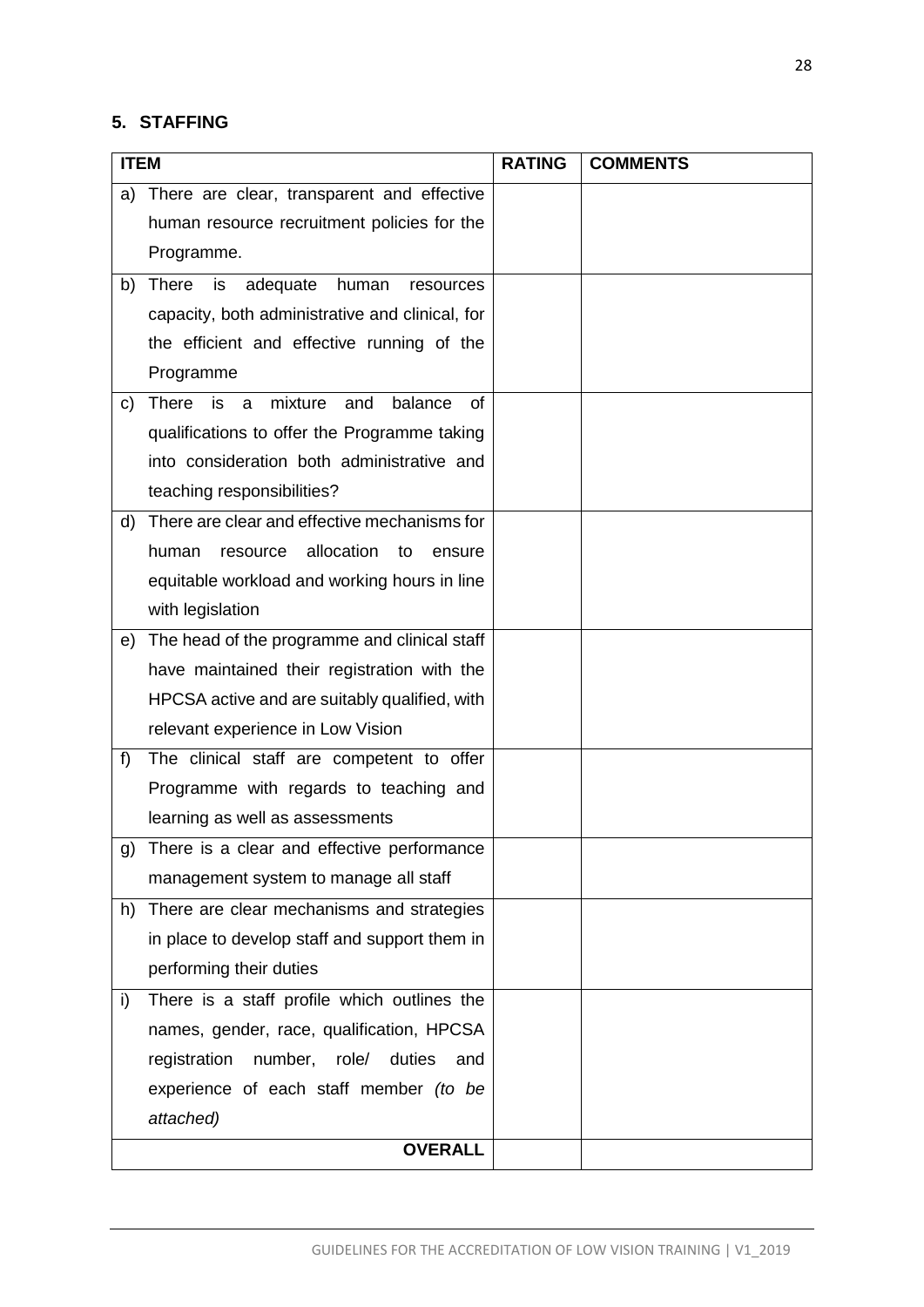# <span id="page-29-0"></span>**6. TARGETED TRAINEES**

| <b>ITEM</b>                                     | <b>RATING</b> | <b>COMMENTS</b> |
|-------------------------------------------------|---------------|-----------------|
| There is a recruitment, admission and<br>a)     |               |                 |
| selection policy available, indicating the aims |               |                 |
| and objectives of the Programme                 |               |                 |
| b) The intake capacity of the Programme is      |               |                 |
| clearly defined and adhered to                  |               |                 |
| The minimum entry requirements into the<br>C)   |               |                 |
| defined,<br>Programme are clearly               |               |                 |
| communicated and adhered to                     |               |                 |
| d) Trainees are provided with the Programme     |               |                 |
| Outline with clear outcomes                     |               |                 |
| <b>OVERALL</b>                                  |               |                 |

## <span id="page-29-1"></span>**7. TRAINING MATERIAL**

| <b>ITEM</b> |                                                | <b>RATING</b> | <b>COMMENTS</b> |
|-------------|------------------------------------------------|---------------|-----------------|
| a)          | The methods of delivery are clearly defined    |               |                 |
|             | and adhered to                                 |               |                 |
| b)          | materials<br>defined<br>Training<br>are<br>and |               |                 |
|             | prescribed to Trainees                         |               |                 |
| C)          | The Programme content in the materials is      |               |                 |
|             | aligned with the intended purpose of the       |               |                 |
|             | Programme (goals, objectives & outcomes)       |               |                 |
| d)          | There is a system in place to avail            |               |                 |
|             | production or procurement of adequate Low      |               |                 |
|             | vision assessment materials and Low vision     |               |                 |
|             | devices to facilitate student training         |               |                 |
|             | OVFRAL I                                       |               |                 |

# <span id="page-29-2"></span>**8. TRAINING FACILITIES**

| <b>ITEM</b>                               | <b>RATING   COMMENTS</b> |
|-------------------------------------------|--------------------------|
| a) The Programme is offered in a suitably |                          |
| equipped and resourced facility with the  |                          |
| following items:                          |                          |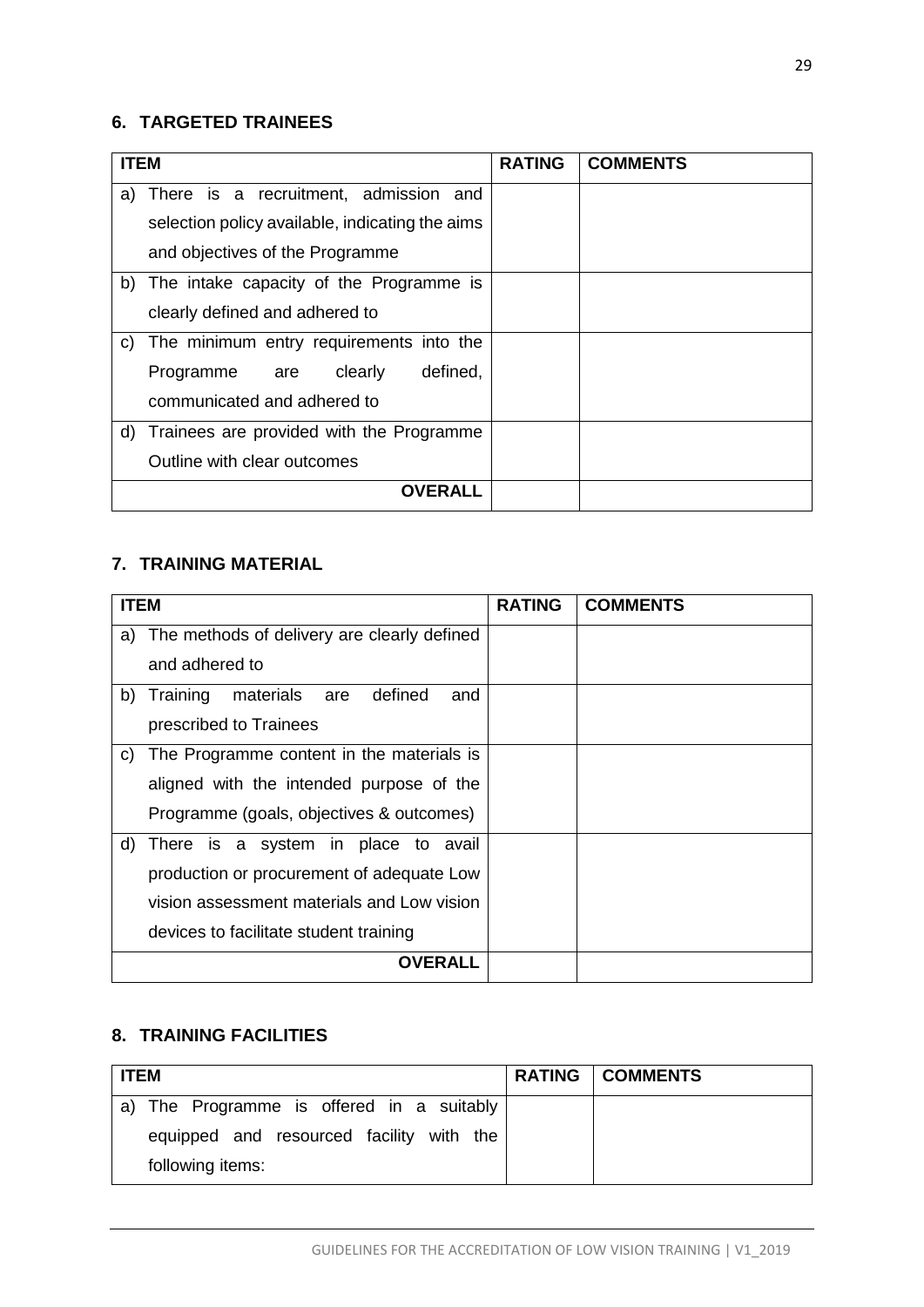|    | Chair and Stand                               |         |  |
|----|-----------------------------------------------|---------|--|
|    | a.                                            |         |  |
|    | <b>Trial Case</b><br>b.                       |         |  |
|    | <b>Trial Frame</b><br>C.                      |         |  |
|    | d. Low Vision Charts (Near and Distance)      |         |  |
|    | e. Slit Lamp                                  |         |  |
|    | f.<br>Retinoscope                             |         |  |
|    | Ophthalmoscope<br>a.                          |         |  |
|    | h. Visual Field Analyser/ Tanget Screen       |         |  |
|    | i.<br>70D or 90D lenses                       |         |  |
|    | j.<br>Low Vision Devices (optical and non-    |         |  |
|    | optical)                                      |         |  |
|    | k. Colour vision test                         |         |  |
|    | <b>Clinical Consumables</b><br>L.             |         |  |
|    | m. Computers, internet access and other       |         |  |
|    | technological equipment for modern-           |         |  |
|    | day teaching and learning                     |         |  |
|    | n. Adequate space to allow mobility           |         |  |
| b) | There is adequate staff and student library   |         |  |
|    | support in terms of access to                 | current |  |
|    | prescribed and recommended literature as well |         |  |
|    | as additional readings.                       |         |  |
| C) | There is adequate staff and student access to |         |  |
|    | information and well-maintained facilities to |         |  |
|    | support the effective delivery of the online  |         |  |
|    | elements of the Programme.                    |         |  |
|    | <b>OVERALL</b>                                |         |  |
|    |                                               |         |  |

# <span id="page-30-0"></span>**9. ASSESSMENTS**

| <b>ITEM</b>                                      | <b>RATING</b> | <b>COMMENTS</b> |
|--------------------------------------------------|---------------|-----------------|
| The criteria for theory and<br>practical<br>a)   |               |                 |
| assessment is clearly defined, transparent,      |               |                 |
| adhered to and readily available                 |               |                 |
| Assessments are consonant<br>the<br>b)<br>with   |               |                 |
| programme outline (outcomes)                     |               |                 |
| Assessment criteria are regularly reviewed<br>C) |               |                 |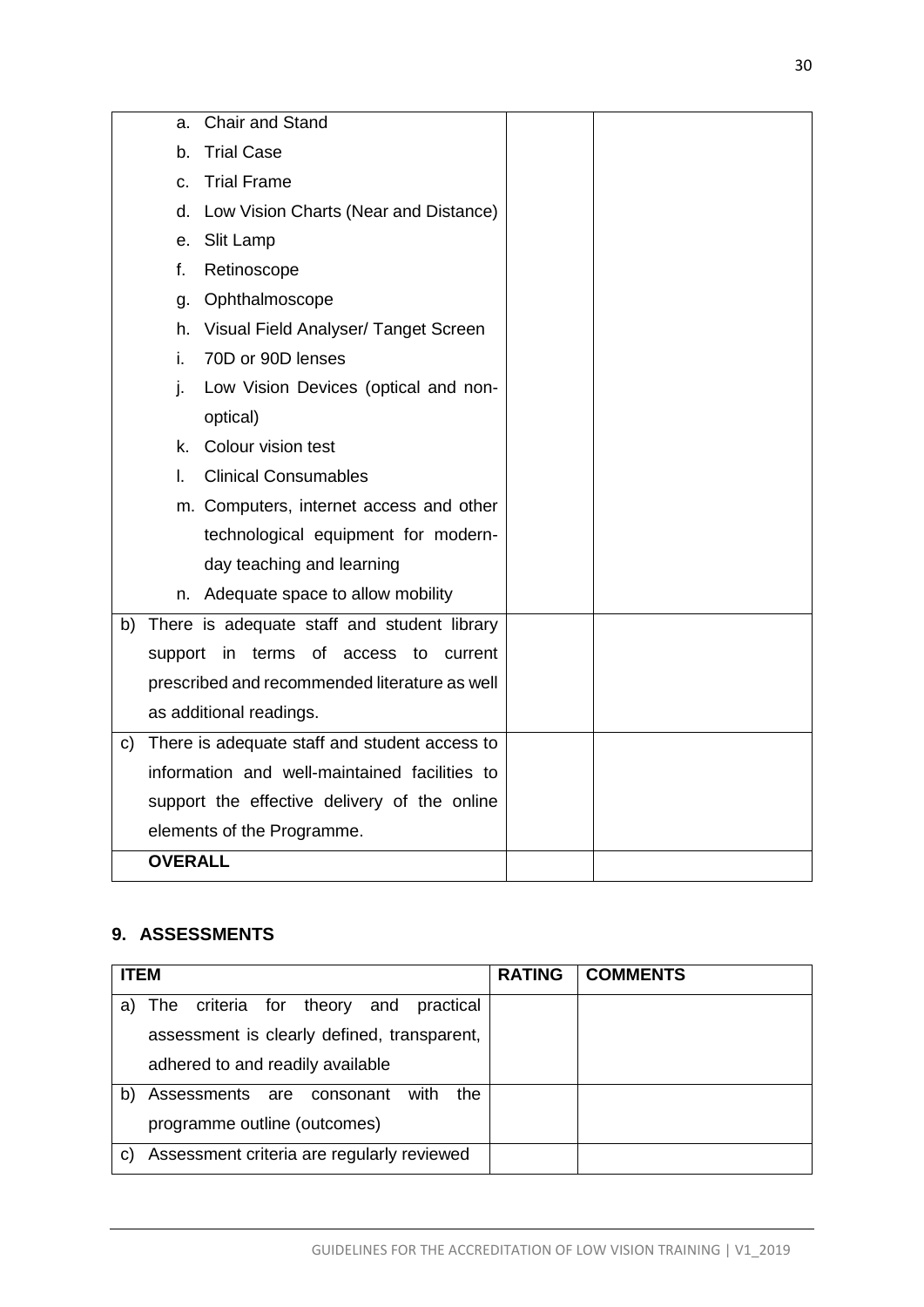| <b>OVERALL</b><br>-- |  |
|----------------------|--|

### <span id="page-31-0"></span>**10. QUALITY ASSURANCE**

| <b>ITEM</b> |                                             | <b>RATING</b> | <b>COMMENTS</b> |
|-------------|---------------------------------------------|---------------|-----------------|
| a)          | Are there mechanisms in place to monitor    |               |                 |
|             | and evaluate the overall impact, relevance  |               |                 |
|             | and effectiveness of the Programme?         |               |                 |
| b)          | Teaching and clinical records are well      |               |                 |
|             | documented, filed and are available when    |               |                 |
|             | required                                    |               |                 |
| C)          | Low vision clinical guidelines, standard    |               |                 |
|             | operating procedures and or protocols are   |               |                 |
|             | available and adhered to.                   |               |                 |
| d)          | Documentation and Clinical audits<br>are    |               |                 |
|             | conducted<br>and<br>recommendations<br>for  |               |                 |
|             | improvement are made.                       |               |                 |
| e)          | Quality improvement plans based on the      |               |                 |
|             | programme evaluation and audit findings are |               |                 |
|             | developed, implemented and reviewed         |               |                 |
| f)          | An equipment maintenance plan is available  |               |                 |
|             | and adhered to                              |               |                 |
| g)          | Infection control protocol is available and |               |                 |
|             | adhered to                                  |               |                 |
|             | <b>OVERALL</b>                              |               |                 |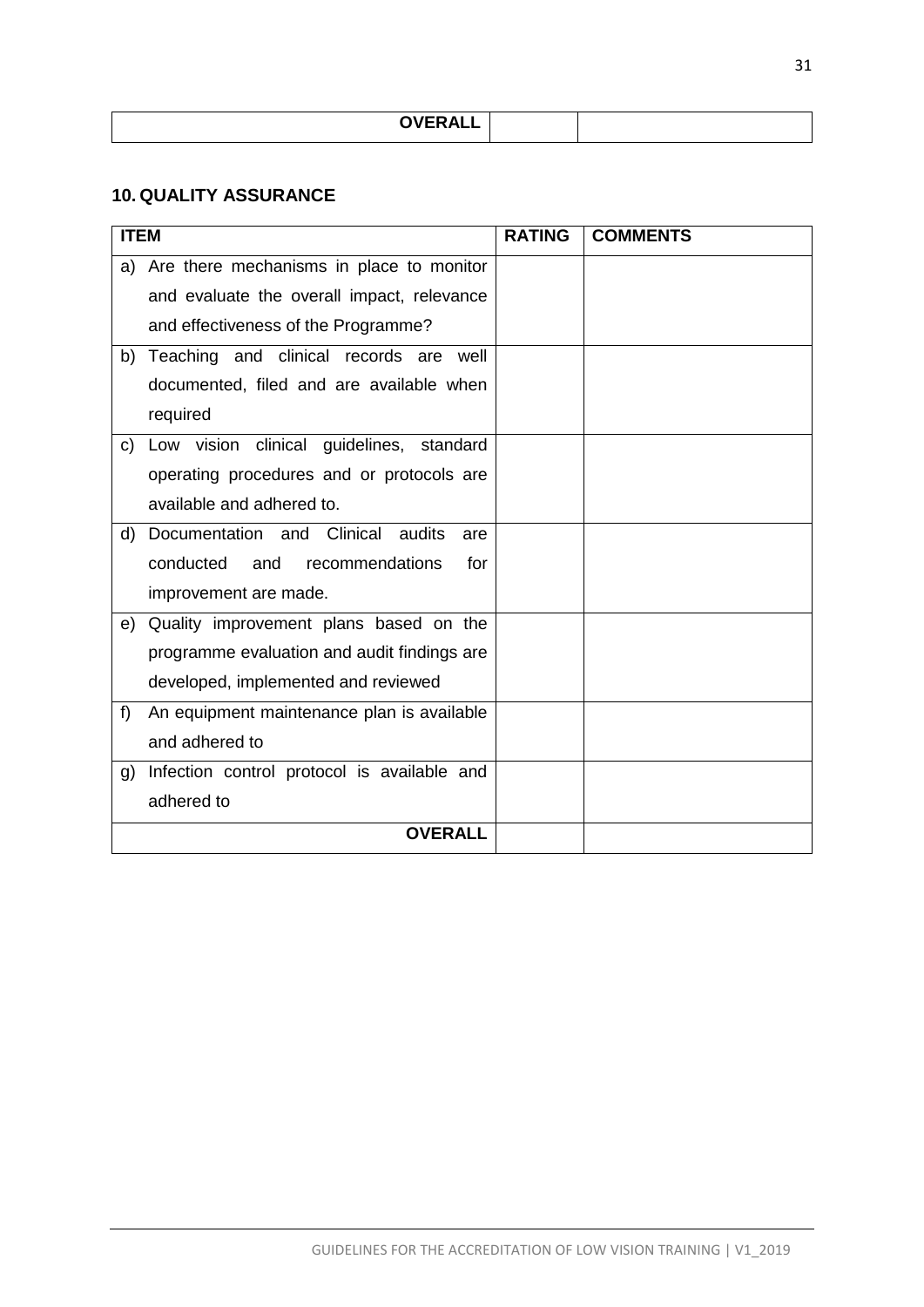## <span id="page-32-0"></span>**APPENDIX B: EVALUATION REPORT TEMPLATE**

- 1. INTRODUCTION
- 2. ACCREDITATION PROCESS
- 3. CRITERIA
- 4. DOCUMENTS PRESENTED
- 5. INTERVIEWS CONDUCTED
- 6. RECOMMENDED ACCREDITATION STATUS
- 7. DETAILED FINDINGS
- 8. RECOMMENDATIONS